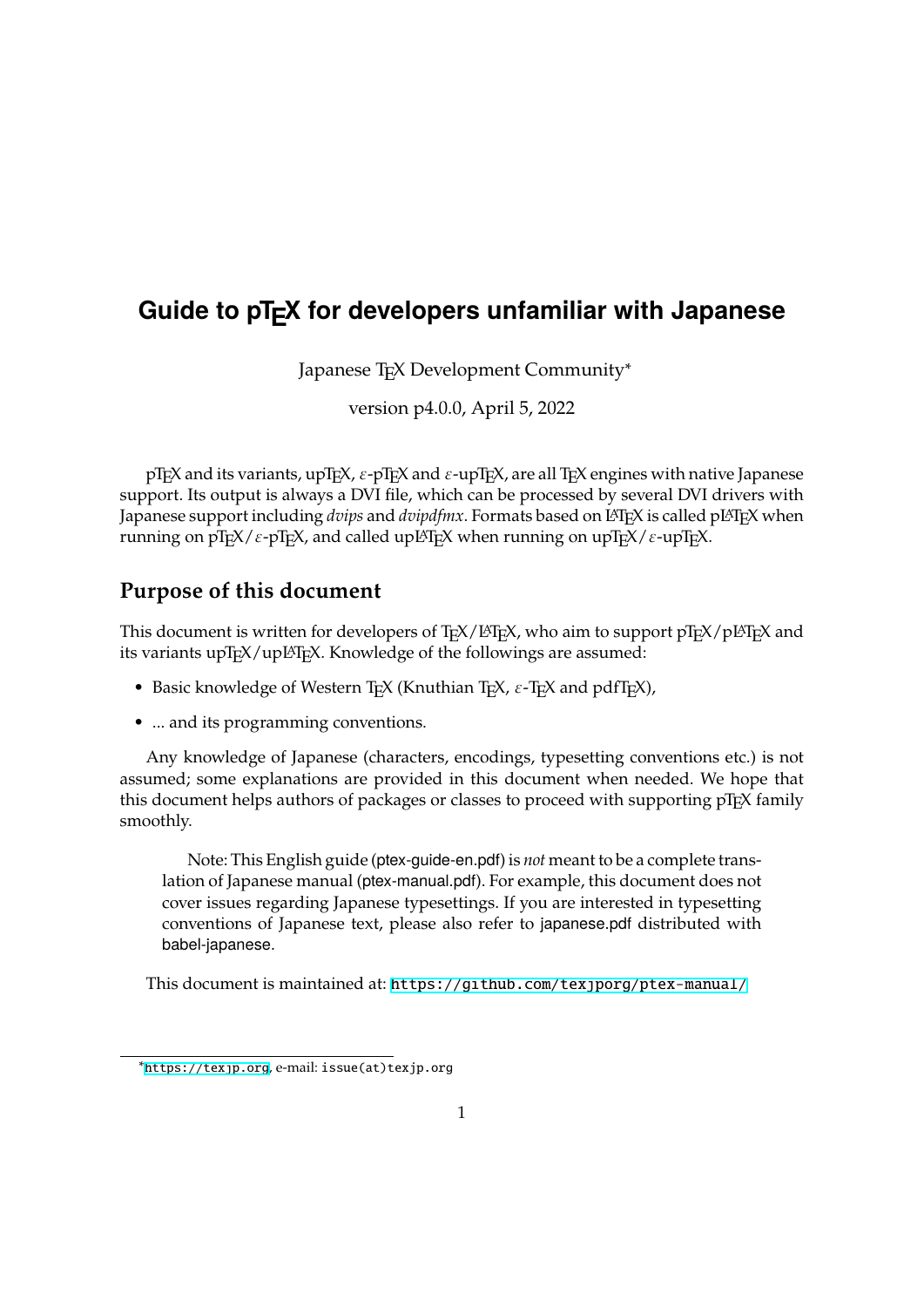## **Contents**

| I              |                   | <b>Brief introduction</b>                                                                                                                                                                                                                                                                                                                                                                                                                                                                | $\boldsymbol{4}$                                          |
|----------------|-------------------|------------------------------------------------------------------------------------------------------------------------------------------------------------------------------------------------------------------------------------------------------------------------------------------------------------------------------------------------------------------------------------------------------------------------------------------------------------------------------------------|-----------------------------------------------------------|
| 1              |                   | pTEX and its variants                                                                                                                                                                                                                                                                                                                                                                                                                                                                    | 4                                                         |
| $\overline{2}$ |                   | Eminent characteristics of pTEX family                                                                                                                                                                                                                                                                                                                                                                                                                                                   | 4                                                         |
| 3              |                   | Compatibility with Western TFX                                                                                                                                                                                                                                                                                                                                                                                                                                                           | 5                                                         |
| 4              |                   | $\text{ETr}X$ on $p\text{Tr}X/\text{upTr}X \rightarrow p\text{ETr}X/\text{upTr}X$                                                                                                                                                                                                                                                                                                                                                                                                        | 5                                                         |
| $\mathbf{I}$   |                   | <b>Details</b>                                                                                                                                                                                                                                                                                                                                                                                                                                                                           | 6                                                         |
| 5              | 5.1<br>5.2        | Output format - DVI<br>5.2.1<br>5.2.2                                                                                                                                                                                                                                                                                                                                                                                                                                                    | 6<br>7<br>8<br>$\,8\,$<br>$\,8\,$                         |
| 6              | 6.1<br>6.2<br>6.3 | Programming on pTEX family<br>pTFX additions (available in pTFX, upTFX, $\varepsilon$ -pTFX, $\varepsilon$ -upTFX)<br>6.3.1<br>upT <sub>F</sub> X additions (available in upT <sub>E</sub> X, ε-upT <sub>E</sub> X)<br>6.3.2<br>6.3.3<br>$\varepsilon$ -pT <sub>E</sub> X additions (available in $\varepsilon$ -pT <sub>E</sub> X, $\varepsilon$ -upT <sub>E</sub> X)<br>6.3.4<br>$\varepsilon$ -upT <sub>F</sub> X additions (available in $\varepsilon$ -upT <sub>E</sub> X)<br>6.3.5 | $\bf 8$<br>$\,8\,$<br>9<br>9<br>9<br>11<br>12<br>13<br>13 |
|                | 6.4<br>6.5        | Primitives with limitations in handling Japanese<br>6.5.1<br>6.5.2                                                                                                                                                                                                                                                                                                                                                                                                                       | 14<br>14<br>14<br>14                                      |
|                | 6.6<br>6.7        | 6.6.1<br>6.6.2<br>6.6.3<br>Creating a Japanese character token with a specified code<br>6.6.4                                                                                                                                                                                                                                                                                                                                                                                            | 15<br>15<br>15<br>16<br>17<br>18                          |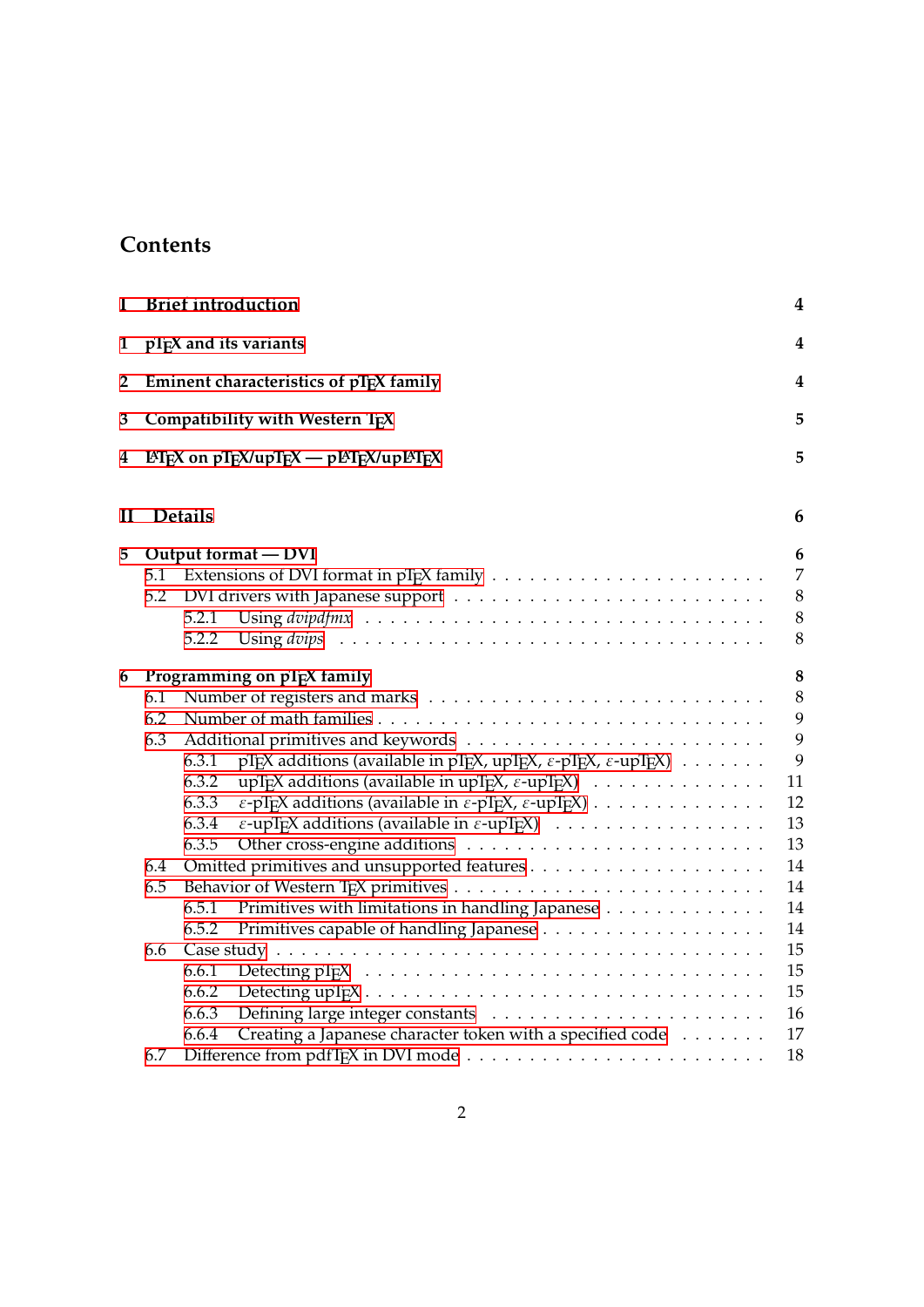| 7 Basic introduction to Japanese typesetting | 19 |
|----------------------------------------------|----|
|                                              |    |
|                                              |    |
| 8 Other strange beasts                       | 20 |
|                                              |    |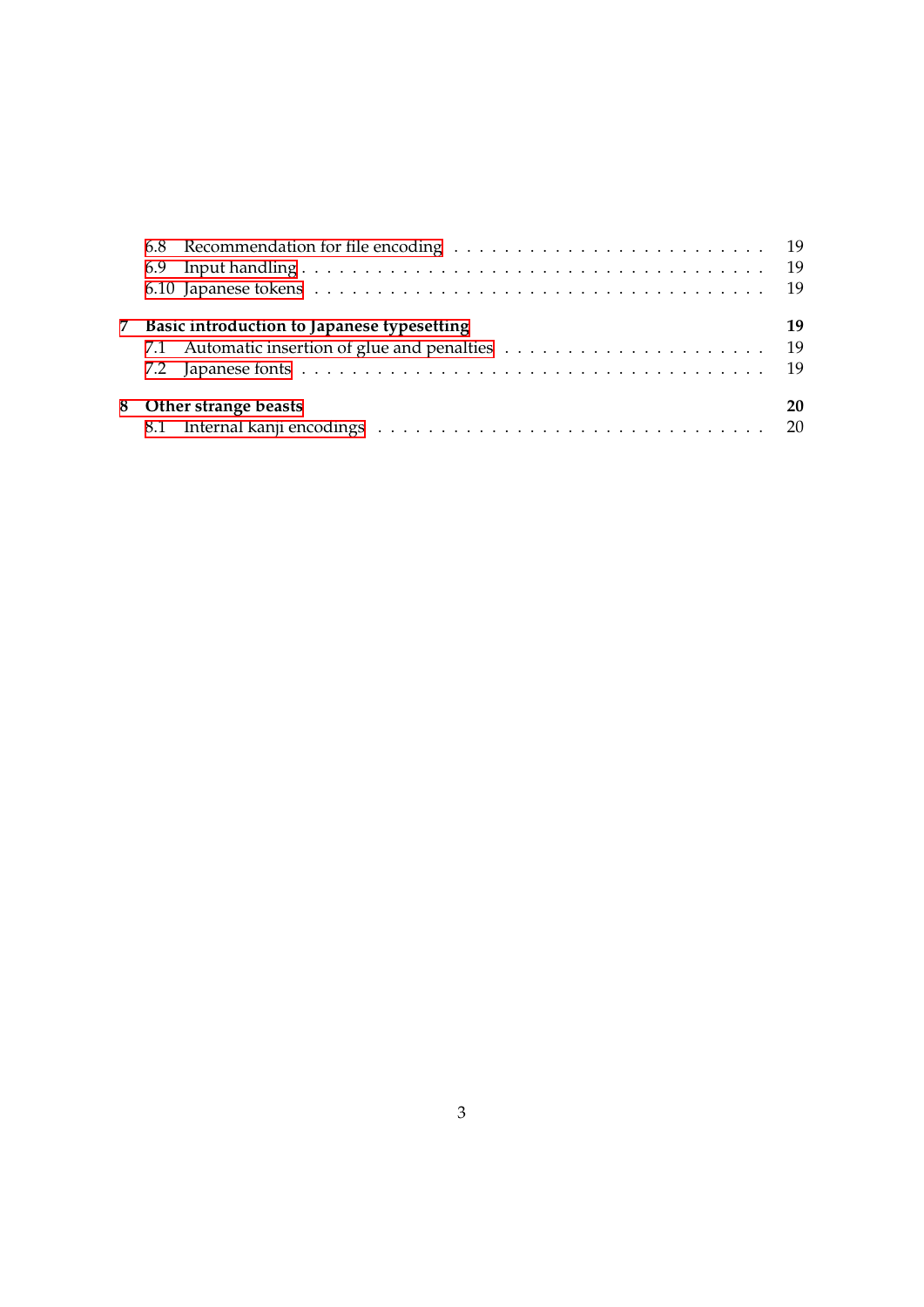# <span id="page-3-0"></span>**Part I Brief introduction**

### <span id="page-3-1"></span>1 pT<sub>F</sub>X and its variants

The figure below shows the relationship between engines.



pTEX is an old Japanese-specific extension of TEX82, which aims to support proper typesetting of Japanese text but only supports a limited character set, JIS X 0208 (6879 characters).

upT<sub>E</sub>X is developed as an extension of pT<sub>E</sub>X to support full Unicode characters. It also includes extensions to overcome the difficulties of pT<sub>F</sub>X in processing 8-bit Latin characters due to conflicts with legacy multibyte Japanese encodings.

 $\varepsilon$ -pT<sub>E</sub>X and  $\varepsilon$ -upT<sub>E</sub>X are  $\varepsilon$ -T<sub>E</sub>X extensions of pT<sub>E</sub>X and upT<sub>E</sub>X respectively. In the current release, some extensions derived from pdfT<sub>E</sub>X and  $\Omega$  are also available.

### <span id="page-3-2"></span>**2** Eminent characteristics of pT<sub>F</sub>X family

The most important characteristics of pT<sub>E</sub>X family can be summarized as follows:

- Japanese characters are interpreted and handled completely apart from Western characters. If a pair of two or more 8-bit codes in the input matches the pattern of Japanese character codes, it is regarded as one Japanese character and given a different \catcode (\kcatcode) value.
- There are two text directions; horizontal (*yoko-gumi*; 横組) and vertical (*tate-gumi*; 縦組). Two directions can be mixed even within a single document.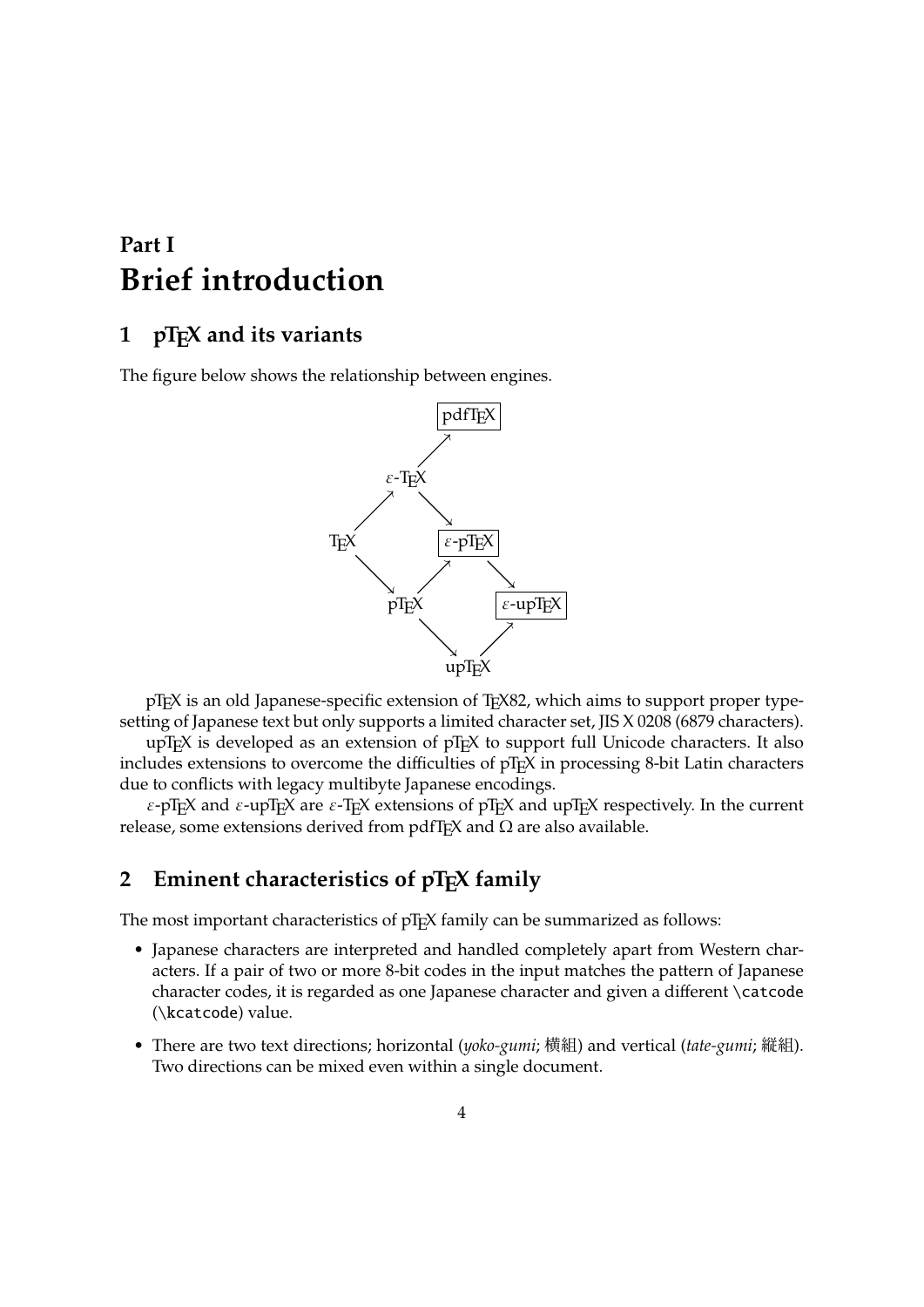### **3 Compatibility with Western TEX**

 $pT<sub>F</sub>X$ /upT<sub>E</sub>X are almost upward compatible with Knuthian T<sub>E</sub>X, however, they do not pass the TRIP test. The most important difference lies in the handling of 8-bit code inputs; some 8-bit Latin characters may be subject to the encoding conversion. There is no difference in handling 8-bit TFM font.

 $\varepsilon$ -pT<sub>E</sub>X/ $\varepsilon$ -upT<sub>E</sub>X are almost upward compatible with  $\varepsilon$ -T<sub>E</sub>X, however, input handling is similar to pT<sub>E</sub>X/upT<sub>E</sub>X. It does not pass the e-TRIP test. That said, please note that "raw  $\varepsilon$ -T<sub>E</sub>X" is unavailable anymore in TEX Live and derived distributions; they provide a command etex only as "DVI mode of pdfT<sub>E</sub>X." You should note that  $\varepsilon$ -pT<sub>E</sub>X/ $\varepsilon$ -upT<sub>E</sub>X are *not* upward compatible with DVI mode of pdfT<sub>E</sub>X, which will be discussed later in Section 6.7.

There is no advantage to choose  $pT_FX / upT_FX$  over  $\varepsilon$ - $pT_FX / \varepsilon$ -upT $FX$ , so we focus mainly on  $\epsilon$ -pT<sub>E</sub>X/ $\epsilon$ -upT<sub>E</sub>X.

### $4$  LA<sub>TE</sub>X on pT<sub>E</sub>X/upT<sub>E</sub>X — pLAT<sub>E</sub>X/upLAT<sub>E</sub>X

Formats based on LATEX is called pLATEX when running on  $pTEX/\varepsilon$ -pTEX, and called upLATEX when running on upTEX/ $\varepsilon$ -upTEX. In recent versions (around 2011) of TEX Live and its derivatives, the default engines of pLATEX and upLATEX are  $\varepsilon$ -pTEX and  $\varepsilon$ -upTEX. That is, the command platex starts  $\varepsilon$ -pT<sub>E</sub>X (not pT<sub>E</sub>X) with preloaded format platex.fmt.

In the kernel level (platex.ltx and uplatex.ltx),  $pE\phi$  and up $E\phi$  adds some additional commands related to the followings:

- Selection of Japanese fonts,
- Crop marks (called *tombow*; トンボ) for printings,
- Adjustment for mixing horizontal and vertical texts.

For authors, pLATEX/upLATEX are almost upward compatible with original LATEX, except for the followings:

• Order of float objects; in pLATEX/upLATEX, ⟨*bottom float*⟩ is placed above ⟨*footnote*⟩. That is, the complete order is ⟨*top float*⟩ → ⟨*body text*⟩ → ⟨*bottom float*⟩ → ⟨*footnote*⟩.

For developers, additional care may be needed, for changes in the kernel macros and/or the absence of pdfT<sub>E</sub>X features.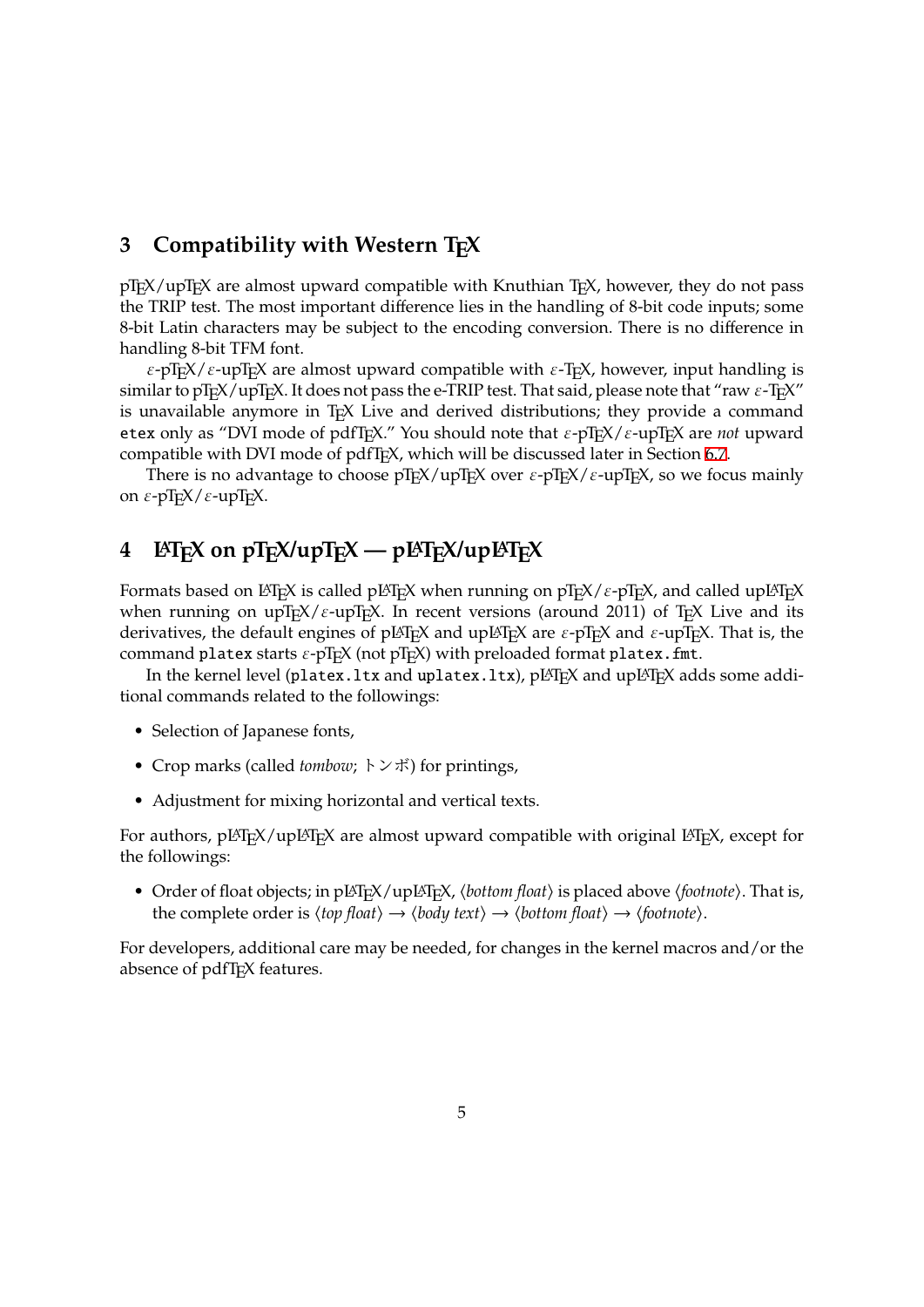# <span id="page-5-0"></span>**Part II Details**

### <span id="page-5-1"></span>**5 Output format — DVI**

The output of pTEX family is always a DVI file. This is in contrast to the mainstream of pdfTFX in the Western T<sub>F</sub>X world.

In case you are not familiar with DVI output processing, first we give some general notice on how to get a "correct" output using LATEX in DVI mode.

- The DVI format is, as its name suggests, inherently driver-independent. However, some LATEX packages (graphicx, color, hyperref etc.) embed some \special commands into the DVI, which can be interpreted later by some specific DVI driver. Such a DVI is no longer driver-independent, thus those are called driver-dependent packages.
- In almost all major T<sub>EX</sub> distributions (of course including T<sub>EX</sub> Live), the default DVI driver is set to dvips. When you choose to process the resulting DVI file with a driver other than dvips (e.g. dvipdfmx) after running LATEX, you need to pass a proper driver option (e.g.[dvipdfmx]) to all driver-dependent packages.

Now, let's move on to the situation in Japan, which is slightly complicated due to historical reasons but may also apply to other countries:

- There are two major conventions to pass a proper driver option to all driver-dependent packages:
	- 1. To give a driver option to each driver-dependent package:

```
\documentclass{article}
\usepackage[dvipdfmx]{graphicx}
\usepackage[dvipdfmx]{color}
```
2. To have a driver option as global:

```
\documentclass[dvipdfmx]{article}
\usepackage{graphicx}
\usepackage{color}
```
The former convention has been used for many years since 1990s when the number of driver-dependent packages was limited. But in recent years (around 2010–), there are much more driver-dependent packages available. Thus we (Japanese T<sub>E</sub>X experts) advise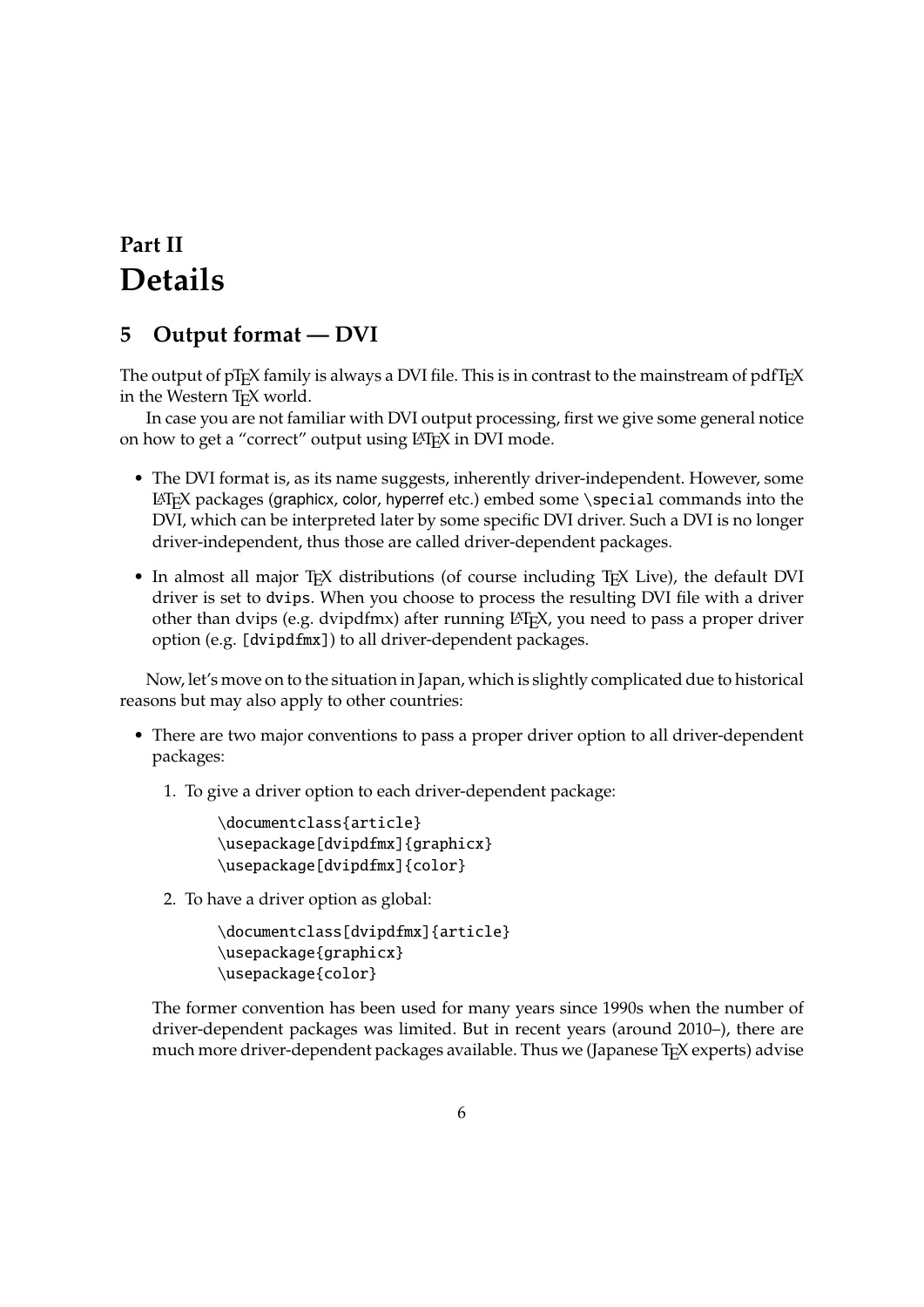a global driver option rather than individual package options for simplicity, but not yet fully widespread. $<sup>1</sup>$ </sup>

• Many people still see driver options as "optional"; they do without driver options unless really needed. For example, the convention of having a global driver option does no harm even when no driver-dependent package is used, but some users choose to omit a driver option to avoid a warning<sup>2</sup>:

LaTeX Warning: Unused global option(s): [dvipdfmx].

#### **5.1 Extensions of DVI format in pT<sub>F</sub>X family**

The DVI format output by pT<sub>E</sub>X family is fully compatible with Knuthian T<sub>F</sub>X, as long as the following conditions are met:

- <span id="page-6-0"></span>• No Japanese characters are typeset.
- There is no portion of vertical text alignment.

However, some additional DVI commands, which are defined in the standard [1] but never used in T<sub>F</sub>X82, can come out.

- set2 (129): Used to typeset a Japanese character with 2-byte code (both  $pT_FX$  and  $upT_FX$ ).
- set3 (130): Used to typeset a Japanese character with 3-byte code (upTEX only).

When pT<sub>F</sub>X is going to typeset a Japanese character into DVI, it is encoded in JIS, which is always a 2-byte code. For this purpose,  $set2$  or put 2 are used. When upT<sub>E</sub>X is going to output a Japanese character into DVI, it is encoded in UTF-32. If the code is equal to or less than U+FFFF, the lower 16-bit is used with set2 or put2. If the code is equal to or greater than U+10000, the lower 24-bit is used with set3 or put3.

In addition, pT<sub>F</sub>X/upT<sub>F</sub>X defines one additional DVI command.

• dir (255): Used to change directions of text alignment.

The DVI format in the preamble is always set to 2, as with T<sub>E</sub>X82. On the other hand, the DVI ID in the postamble can be special. Normally it is set to 2, as with  $T<sub>F</sub>X82$ ; however, when dir (255) appears at least once in a single  $pT<sub>F</sub>X / upT<sub>F</sub>X$  DVI, the post\_post table of postamble contains  $ID = 3$ .

<sup>&</sup>lt;sup>1</sup>The fact that there had been a mismatch in option names ([dvipdfm] vs. [dvipdfmx]) between packages may also have been part of it; geometry did not understand [dvipdfmx] option until 2018!

<sup>&</sup>lt;sup>2</sup>Since LAT<sub>E</sub>X 2<sub> $\epsilon$ </sub> 2020-02-02, this warning is effectively gone. This is due to preloading of expl3 into the format, and the driver-dependent code of expl3 interprets the global driver option.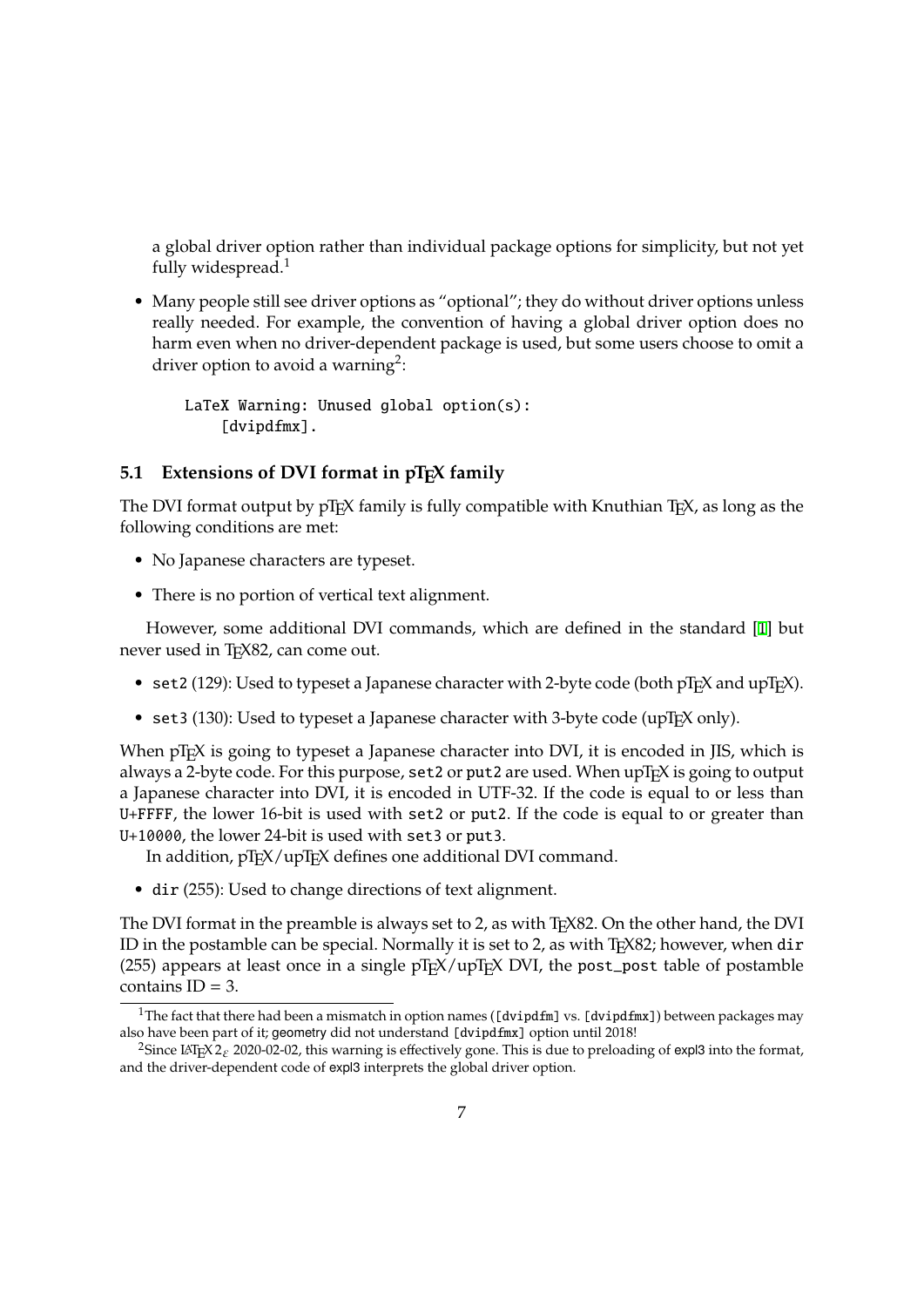#### <span id="page-7-0"></span>**5.2 DVI drivers with Japanese support**

There are some DVI drivers with Japanese support. The most eminent drivers are *dvips* and *dvipdfmx*. Nowadays most of casual Japanese users are using *dvipdfmx* as a DVI driver. On the other hand, users of *dvips* are unignorable, especially those working in publishing industry. In recent years, most of major driver-dependent packages support both two drivers.

#### <span id="page-7-1"></span>**5.2.1 Using** *dvipdfmx*

A DVI file which is output by pT<sub>E</sub>X can be converted directly to a PDF file using dvipdfmx. For Japanese fonts to be used in the output PDF, dvipdfmx refers to kanjix.map generated by the command updmap. You can use the script kanji-config-updmap to change font settings; please refer to its help message or documentation.

#### <span id="page-7-2"></span>**5.2.2 Using** *dvips*

A DVI file which is output by pTEX can be converted to a PostScript file using dvips. For Japanese fonts to be used in the output PostScript, dvips refers to psfonts.map generated by the command updmap. You can use the script kanji-config-updmap to change font settings; please refer to its help message or documentation.

The resulting PostScript file can then be converted to a PDF file using Ghostscript (ps2pdf) or Adobe Distiller. When using Ghostscript, a proper setup of Japanese font must be done before converting PostScript into PDF. An easy solution for the setup is to run a script cjk-gs-integrate developed by Japanese TEX Development Community.

### <span id="page-7-3"></span>**6 Programming on pTEX family**

We focus on programming aspects of pT<sub>F</sub>X and its variants.

#### <span id="page-7-4"></span>**6.1 Number of registers and marks**

 $pT_FX$  and upT $F_XX$  have exactly the same number (= 256) of registers (count, dimen, skip, muskip, box, and token) as Knuthian T<sub>E</sub>X.  $\varepsilon$ -pT<sub>E</sub>X and  $\varepsilon$ -upT<sub>E</sub>X in extended mode have more registers; there are 65536, which is twice as many as 32768 of  $\varepsilon$ -T<sub>E</sub>X. Similarly  $\varepsilon$ -pT<sub>E</sub>X and  $\varepsilon$ -upT<sub>E</sub>X have 65536 mark classes, which is twice as many as 32768 of  $\varepsilon$ -T<sub>E</sub>X.

The following code presents an example of detecting the number of regsiters and mark classes available:

\ifx\eTeXversion\undefined % Knuthian TeX, pTeX, upTeX: % 256 registers, 1 mark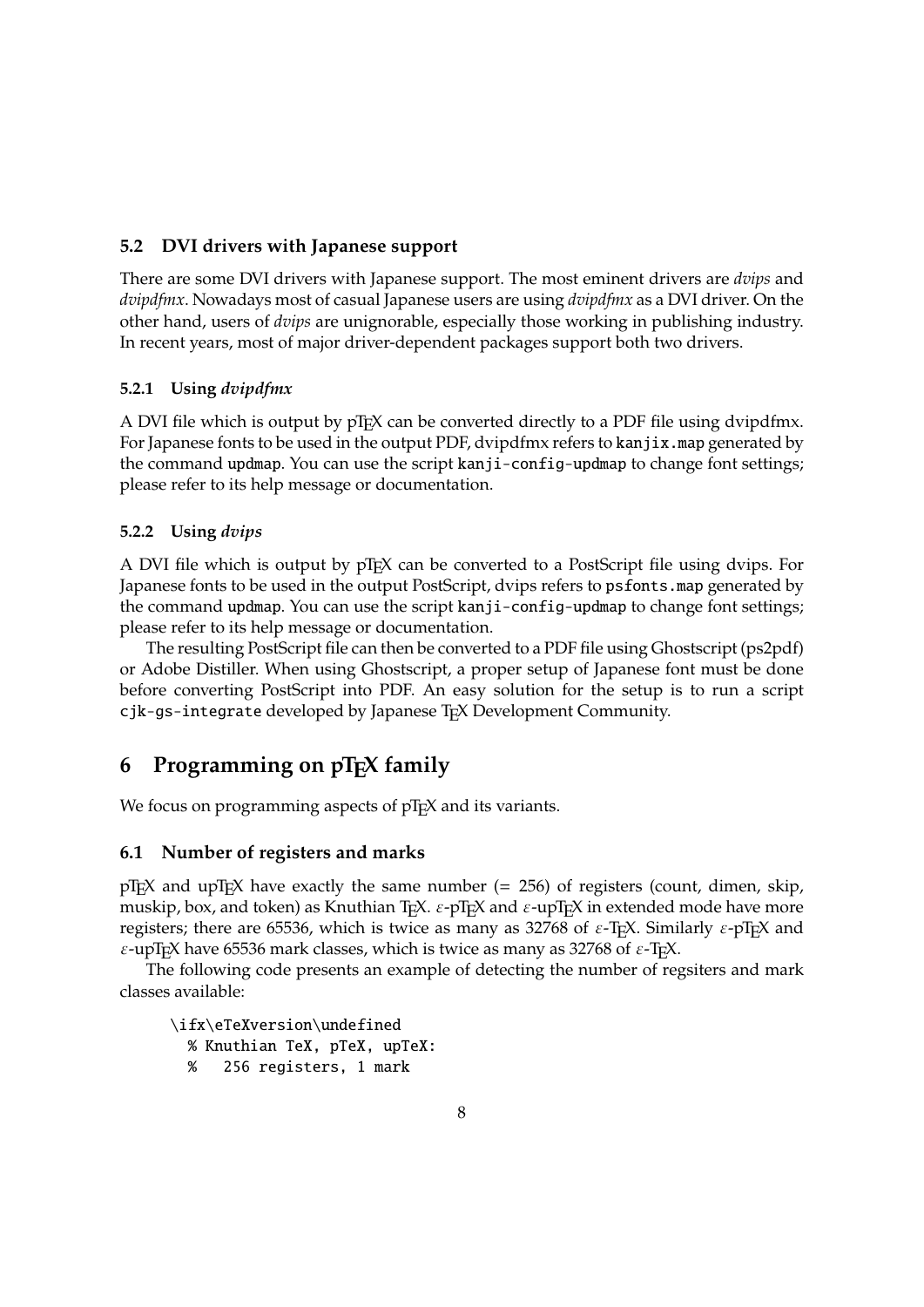```
\else
 \ifx\omathchar\undefined
   % e-TeX, pdfTeX (in extended mode):
    % 32768 registers, 32768 mark classes
  \else
    % e-pTeX, e-upTeX (in extended mode):
   % 65536 registers, 65536 mark classes
  \setminusfi
\fi
```
Here a primitive \omathchar, which is derived from  $\Omega$ , is used as a marker of a change file fam256.ch.<sup>3</sup>

#### **6.2 Number of math families**

<span id="page-8-0"></span>In  $pTr[X]$  and upT<sub>E</sub>X, the number of math fonts is restricted to 16, each of which can contain 256 characters (same as Knuthian TEX). In  $\varepsilon$ -pTEX and  $\varepsilon$ -upTEX, a change file fam256.ch, which is derived from  $\Omega$ , extends the upper limit to 256. As a consequence,  $\varepsilon$ -pT<sub>E</sub>X and  $\varepsilon$ -upT<sub>E</sub>X allows 256 math fonts, each of which can contain 256 characters. $4$ 

For pLAT<sub>E</sub>X/upLAT<sub>E</sub>X users to use more than 16 math fonts, it is necessary to use macros which exploit  $Ω$ -derived primitives such as \omathchar. Recent (u)pL $T$ F $X$  (since 2016/11/29) partially supports this, and the maximum number of math alphabets that can be defined by\DeclareMathAlphabet is extended to 256 (\e@mathgroup@top) without needing any extension package. However, symbol fonts are restricted to 16 as \DeclareMathSymbol etc still use the standard \mathchar etc. A simple solution to use more symbol fonts as well as math alphabets is to load a package mathfam256 $^5$  though it's still preliminary.

#### **6.3 Additional primitives and keywords**

Here we provide only complete lists of additional primitives of  $pTr[X]$  family in alphabetical order. The features of each primitive can be found in Japanese edition.

#### <span id="page-8-1"></span>**6.3.1** pT<sub>E</sub>X additions (available in pT<sub>E</sub>X, upT<sub>E</sub>X,  $\varepsilon$ -pT<sub>E</sub>X,  $\varepsilon$ -upT<sub>E</sub>X)

- $\blacktriangleright$  \autospacing
- $\blacktriangleright$  \autoxspacing

<span id="page-8-2"></span><sup>&</sup>lt;sup>3</sup>There is another pTEX-derived engine named pTEX-ng (or Asiatic pTEX) https://github.com/clerkma/ ptex-ng; it is based on  $\varepsilon$ -T<sub>F</sub>X and upT<sub>F</sub>X, but currently does not adopt fam256.ch so it has the same number of registers and mark classes as  $\varepsilon$ -T<sub>E</sub>X.

 ${}^{4}\Omega$  allows 256 math fonts, each of which can contain 65536 characters.

 $5$ https://www.ctan.org/pkg/mathfam256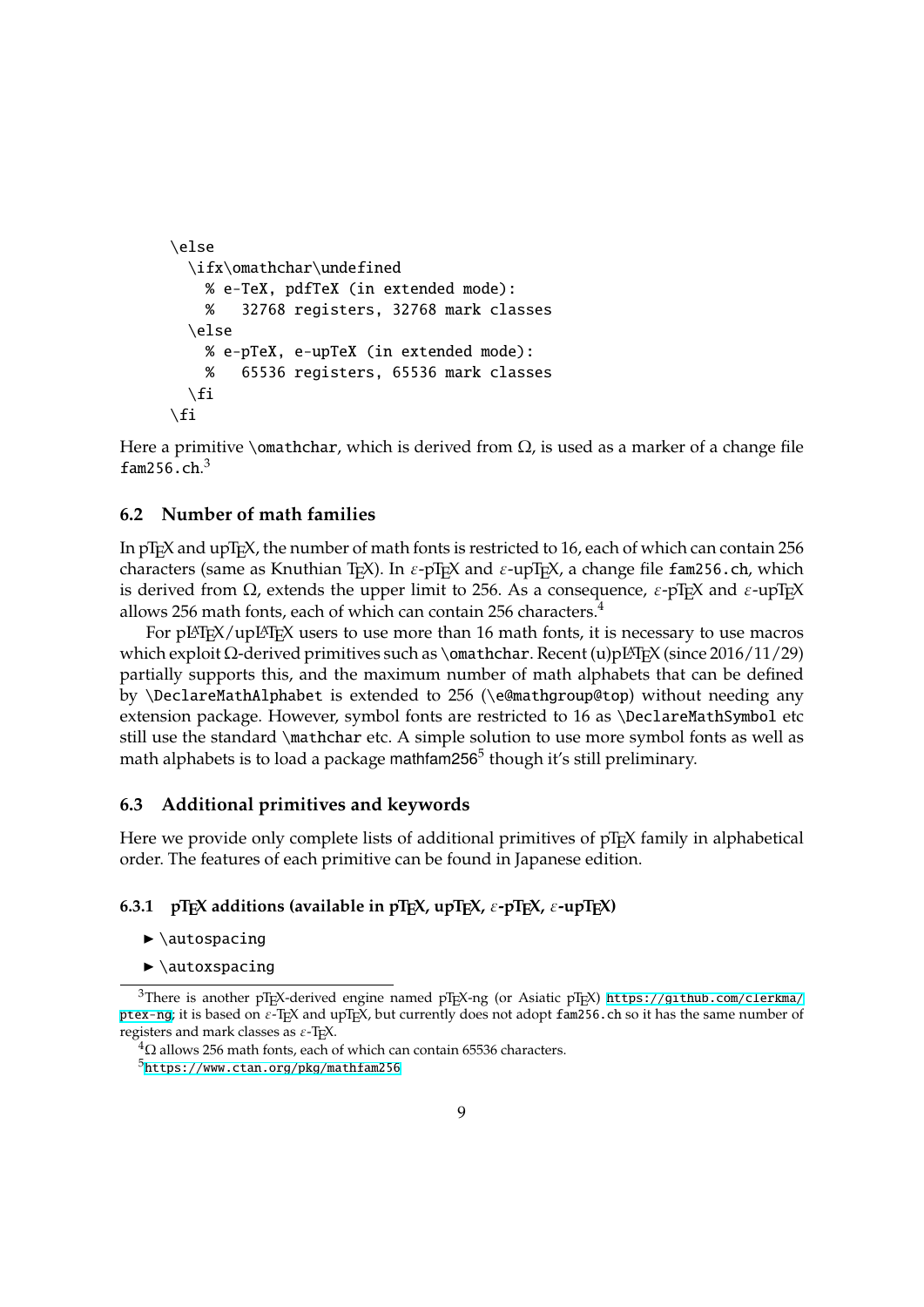- <span id="page-9-0"></span> $\rightarrow$  \disinhibitglue — New primitive since p3.8.2 (T<sub>E</sub>X Live 2019)
- $\blacktriangleright$  \dtou
- $\blacktriangleright$  \euc
- $\rightarrow$  \ifdbox New primitive since p3.2 (T<sub>E</sub>X Live 2011)
- $\rightarrow$  \ifddir New primitive since p3.2 (T<sub>E</sub>X Live 2011)
- $\rightarrow$  \ifjfont New primitive since p3.8.3 (T<sub>F</sub>X Live 2020)
- $\blacktriangleright$  \ifmbox New primitive since p3.7.1 (T<sub>E</sub>X Live 2017)
- $\blacktriangleright$  \ifmdir
- $\blacktriangleright$  \iftbox
- $\blacktriangleright$  \iftdir
- $\rightarrow$  \iftfont New primitive since p3.8.3 (T<sub>F</sub>X Live 2020)
- $\blacktriangleright$  \ifybox
- $\blacktriangleright$  \ifydir
- $\blacktriangleright$  \inhibitglue
- $\blacktriangleright$  \inhibitxspcode
- $\blacktriangleright$  \jcharwidowpenalty
- $\blacktriangleright$  \jfam
- $\blacktriangleright$  \jfont
- $\blacktriangleright$  \jis
- $\blacktriangleright$  \kanjiskip
- $\blacktriangleright$  \kansuji
- $\blacktriangleright$  \kansujichar
- $\blacktriangleright \kappa$ catcode
- $\blacktriangleright \text{kuten}$
- $\blacktriangleright$  \noautospacing
- $\blacktriangleright$  \noautoxspacing
- ▶ \postbreakpenalty
- $\blacktriangleright$  \prebreakpenalty
- $\rightarrow$  \ptexlineendmode New primitive since p4.0.0 (T<sub>E</sub>X Live 2022)
- $\rightarrow$  \ptexminorversion New primitive since p3.8.0 (TEX Live 2018)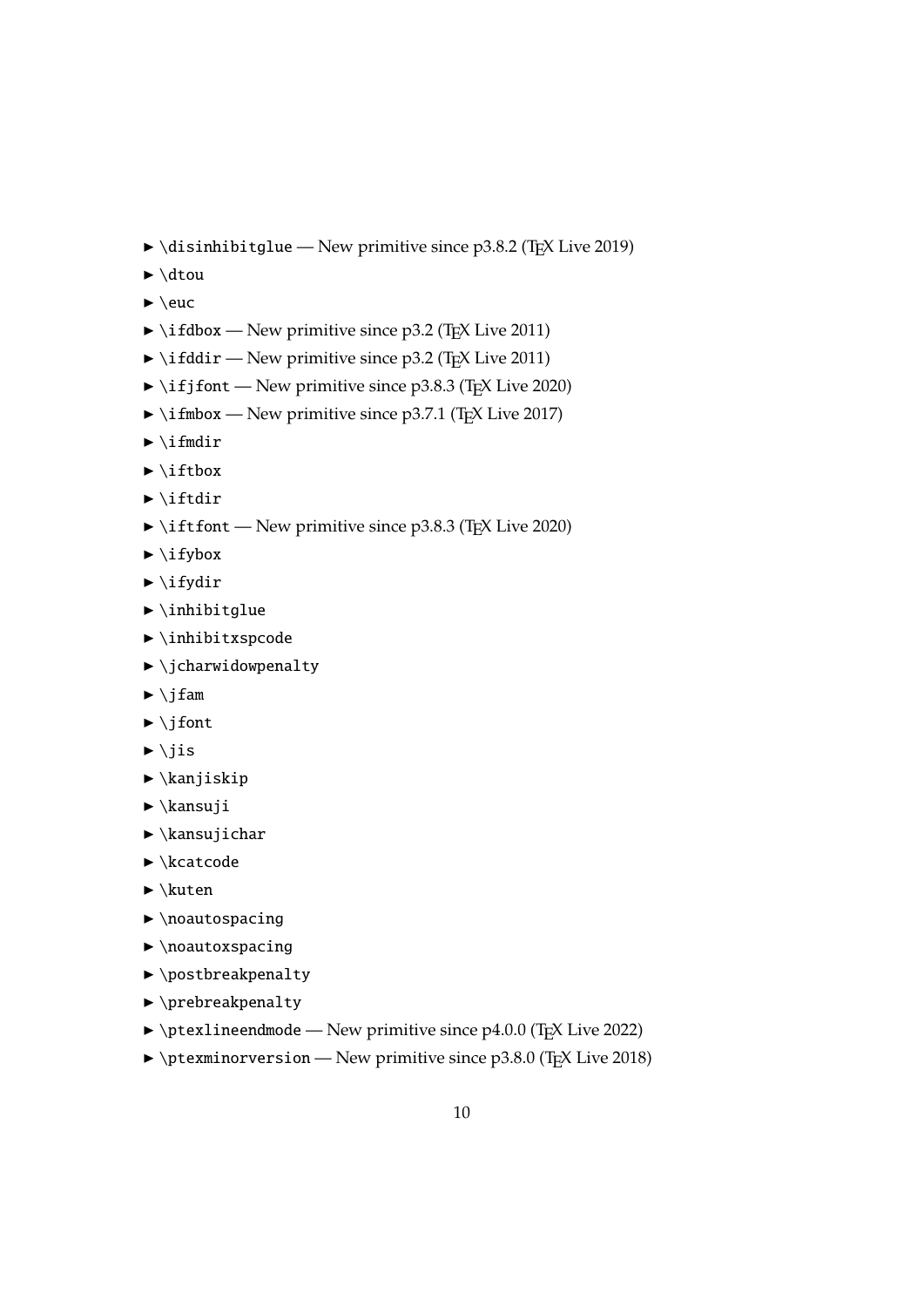- <span id="page-10-1"></span> $\rightarrow$  \ptexrevision — New primitive since p3.8.0 (T<sub>E</sub>X Live 2018)
- $\rightarrow$  \ptexversion New primitive since p3.8.0 (TEX Live 2018)
- $\triangleright$  \scriptbaselineshiftfactor New primitive since p3.7 (T<sub>E</sub>X Live 2016)
- $\triangleright$  \scriptscriptbaselineshiftfactor New primitive since p3.7 (T<sub>E</sub>X Live 2016)
- $\blacktriangleright$  \showmode
- $\blacktriangleright$  \sjis
- $\blacktriangleright$  \tate
- $\blacktriangleright$  \tbaselineshift
- $\rightarrow$  \textbaselineshiftfactor New primitive since p3.7 (TEX Live 2016)
- $\blacktriangleright$  \tfont
- $\rightarrow$  \toucs New primitive since p3.10.0 (T<sub>F</sub>X Live 2022)
- $\blacktriangleright$  \ucs Imported from upT<sub>E</sub>X, since p3.10.0 (T<sub>E</sub>X Live 2022)<sup>6</sup>
- $\blacktriangleright$  \xkanjiskip
- $\blacktriangleright$  \xspcode
- $\blacktriangleright$  \ybaselineshift
- $\blacktriangleright$  \yoko
- $\blacktriangleright$  H
- ▶ Q
- $\blacktriangleright$ zh
- $\blacktriangleright$  zw

#### <span id="page-10-0"></span>**6.3.2** upT<sub>E</sub>X additions (available in upT<sub>E</sub>X,  $\varepsilon$ -upT<sub>E</sub>X)

- ▶ \disablecjktoken
- ▶ \enablecjktoken
- $\blacktriangleright$  \forcecjktoken
- $\blacktriangleright \kappa$ char
- $\blacktriangleright \kappa$ chardef
- $\rightarrow$  \uptexrevision New primitive since u1.23 (T<sub>E</sub>X Live 2018)
- $\rightarrow$  \uptexversion New primitive since u1.23 (T<sub>E</sub>X Live 2018)

<sup>&</sup>lt;sup>6</sup>The primitive \ucs was part of "upT<sub>E</sub>X additions" until T<sub>E</sub>X Live 2021.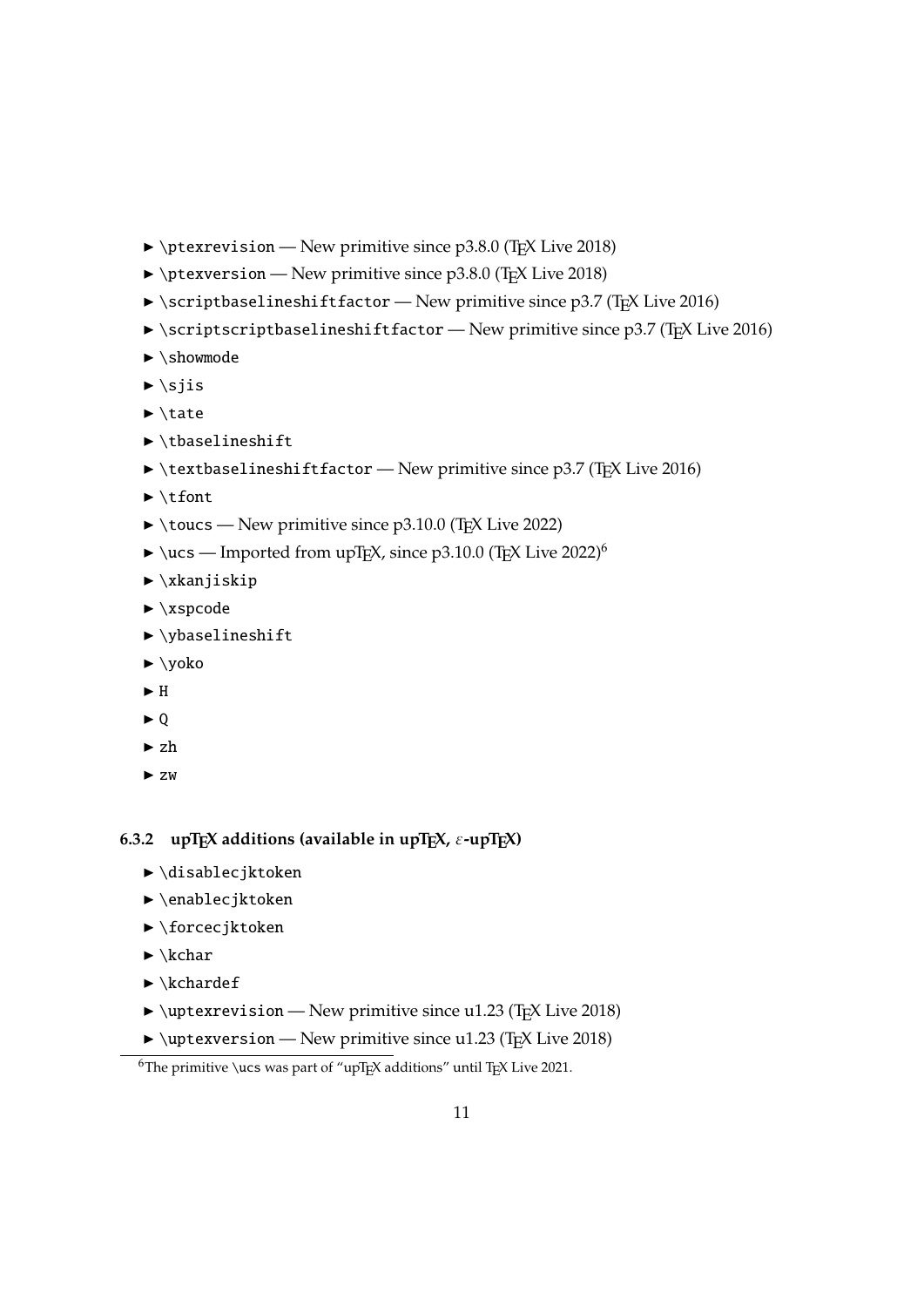#### <span id="page-11-1"></span><span id="page-11-0"></span>**6.3.3**  $\varepsilon$ -pT<sub>E</sub>X additions (available in  $\varepsilon$ -pT<sub>E</sub>X,  $\varepsilon$ -upT<sub>E</sub>X)

- $\rightarrow$  \currentspacingmode New primitive since 191112 (T<sub>E</sub>X Live 2020)
- $\rightarrow$  \currentxspacing mode New primitive since 191112 (T<sub>E</sub>X Live 2020)
- $\rightarrow$  \epTeXinputencoding New primitive since 160201 (TEX Live 2016)
- $\rightarrow$  \epTeXversion New primitive since 180121 (TEX Live 2018)
- $\blacktriangleright$  \expanded New primitive since 180518 (T<sub>E</sub>X Live 2019)
- $\blacktriangleright$  \hfi
- $\rightarrow$  \ifincsname New primitive since 190709 (T<sub>E</sub>X Live 2020)
- $\rightarrow$  \ifpdfprimitive New primitive since 150805 (TEX Live 2016)
- $\blacktriangleright$  \lastnodechar New primitive since 141108 (T<sub>E</sub>X Live 2015)
- $\blacktriangleright$  \lastnodefont New primitive since 220214 (T<sub>E</sub>X Live 2022)
- $\blacktriangleright$  \lastnodesubtype New primitive since 180226 (T<sub>E</sub>X Live 2018)
- ▶ \odelcode
- ▶ \odelimiter
- ▶ \omathaccent
- $\blacktriangleright$  \omathchar
- ▶ \omathchardef
- ▶ **\omathcode**
- $\blacktriangleright$  \oradical
- $\blacktriangleright$  \pagefistretch
- $\rightarrow \pdfcreationdate New primitive since 130605 (TrX Live 2014)$
- $\rightarrow \pmb{\text{def}}$  \pdfelapsedtime New primitive since 161114 (TEX Live 2017)
- $\rightarrow \pdffiledump New primitive since 140506 (TrX Live 2015)$
- $\rightarrow \pdffilename$   $\rightarrow$  New primitive since 130605 (TEX Live 2014)
- $\rightarrow \pdffilesize$  New primitive since 130605 (T<sub>E</sub>X Live 2014)
- $\blacktriangleright$  \pdflastxpos
- $\blacktriangleright$  \pdflastypos
- $\rightarrow \pdfmdfivesum New primitive since 150702 (TrX Live 2016)$
- $\rightarrow$  \pdfnormaldeviate New primitive since 161114 (TEX Live 2017)
- $\blacktriangleright$  \pdfpageheight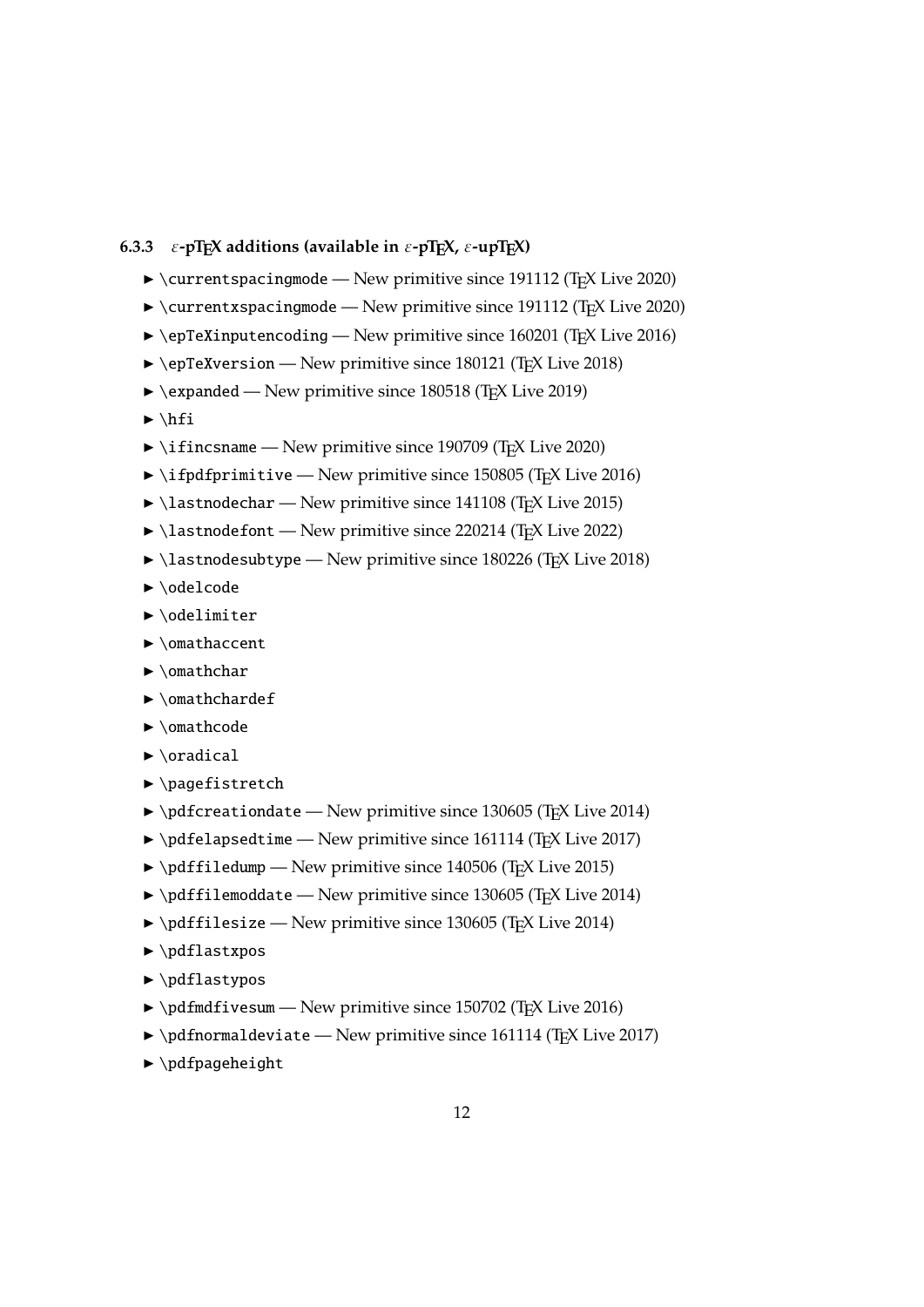- <span id="page-12-2"></span> $\blacktriangleright$  \pdfpagewidth
- $\rightarrow \qquad \qquad \blacktriangleright$  \pdfprimitive New primitive since 150805 (TEX Live 2016)
- $\rightarrow \pdf$ randomseed New primitive since 161114 (TEX Live 2017)
- $\rightarrow \pdfresettimer$  New primitive since 161114 (TEX Live 2017)
- $\blacktriangleright$  \pdfsavepos
- $\rightarrow$  \pdfsetrandomseed New primitive since 161114 (TEX Live 2017)
- $\rightarrow \pmb{\text{def}}$  \pdfshellescape New primitive since 141108 (TEX Live 2015)
- $\blacktriangleright$  \pdfstrcmp
- $\rightarrow$  \pdfuniformdeviate New primitive since 161114 (TEX Live 2017)
- $\rightarrow$  \readpapersizespecial New primitive since 180901 (TEX Live 2019)
- $\rightarrow$  \suppresslongerror New primitive since 211207 (T<sub>E</sub>X Live 2022)
- $\rightarrow$  \suppressmathparerror New primitive since 211207 (T<sub>E</sub>X Live 2022)
- ▶ \suppressoutererror New primitive since 211207 (TEX Live 2022)
- $\triangleright$  \Uchar New primitive since 191112 (T<sub>F</sub>X Live 2020)
- $\rightarrow$  \Ucharcat New primitive since 191112 (T<sub>F</sub>X Live 2020)
- ▶ \vadjust pre New keyword since 210701 (TEX Live 2022)
- $\blacktriangleright$  \vfi
- $\blacktriangleright$ fi

#### <span id="page-12-0"></span>**6.3.4**  $\varepsilon$ -upT<sub>E</sub>X additions (available in  $\varepsilon$ -upT<sub>E</sub>X)

 $\blacktriangleright$  \currentcjktoken — New primitive since 191112 (TEX Live 2020)

#### <span id="page-12-1"></span>**6.3.5 Other cross-engine additions**

SyncTEX extension (available in pTEX, upTEX,  $\varepsilon$ -pTEX,  $\varepsilon$ -upTEX):

 $\blacktriangleright$  \synctex

TEX Live additions (available in pTEX, upTEX,  $\varepsilon$ -pTEX,  $\varepsilon$ -upTEX):

- $\rightarrow$  \partokencontext New primitive since T<sub>E</sub>X Live 2022
- $\rightarrow$  \partokenname New primitive since TEX Live 2022
- $\blacktriangleright \simeq$   $\text{New primitive since } \text{Tr}X \text{ Live 2022}$
- $\triangleright$  \tracingstacklevels New primitive since T<sub>E</sub>X Live 2021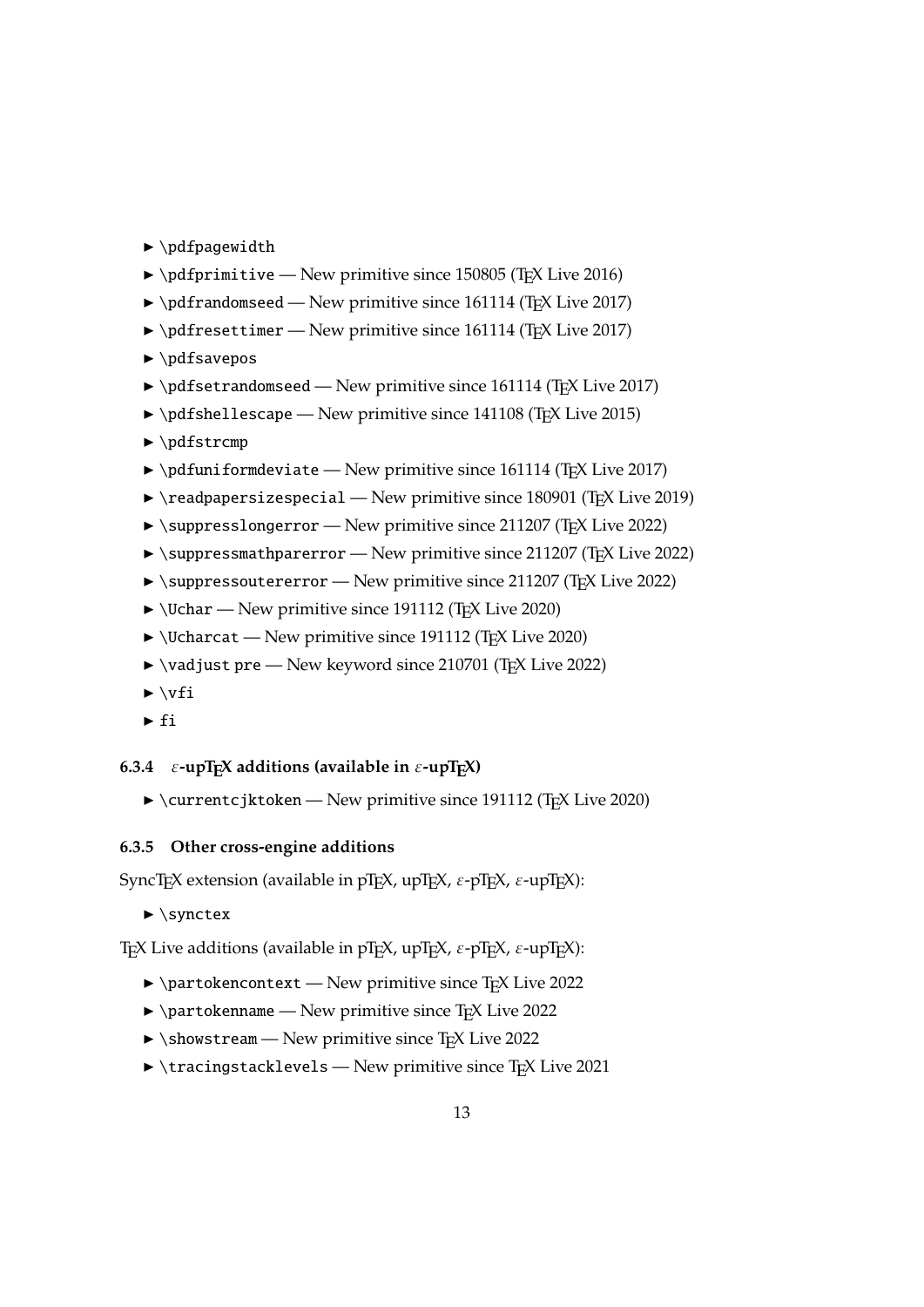#### <span id="page-13-4"></span>**6.4 Omitted primitives and unsupported features**

Compared to Knuthian T<sub>E</sub>X and  $\varepsilon$ -T<sub>E</sub>X, some primitives and extensions are omitted due to conflict with Japanese handling.

- <span id="page-13-0"></span>• The encT<sub>E</sub>X extension, including the primitives \mubyte etc., is unavailable.
- The MLT<sub>E</sub>X extension, such as \charsubdef, is not enabled by default. It becomes available with the command-line option-mltex, but not well-tested.

#### **6.5 Behavior of Western TEX primitives**

Here we provide some notes on behavior of Knuthian T<sub>E</sub>X and  $\varepsilon$ -T<sub>E</sub>X primitives when used within pT<sub>E</sub>X family.

#### <span id="page-13-1"></span>**6.5.1 Primitives with limitations in handling Japanese**

<span id="page-13-2"></span>Each of the following primitives allows only character codes 0–255; other codes will give an error "! Bad character code."

\catcode,\sfcode,\mathcode,\delcode,\lccode,\uccode.

Each of the following primivies has  $\ldots$  char in its name, however, the effective values are restricted to 0–255.

\endlinechar,\newlinechar,\escapechar,\defaulthyphenchar,\defaultskewchar.

#### **6.5.2 Primitives capable of handling Japanese**

The following primitives are extended to support Japanese characters:

<span id="page-13-3"></span>▶ \char ⟨*character code*⟩, \chardef ⟨*control sequence*⟩=⟨*character code*⟩

In addition to 0–255, internal codes of Japanese characters are allowed. For putting Japanese characters, a Japanese font is chosen. More information can be found in 6.6.3.

- ▶ \font, \fontname, \fontdimen
- ▶ \accent ⟨*character code*⟩=⟨*character*⟩
- ▶ \if ⟨*token*1⟩ ⟨*token*2⟩, \ifcat ⟨*token*1⟩ ⟨*token*2⟩

Japanese character token is also allowed. In that case,

• \if tests the internal character code of the Japanese character.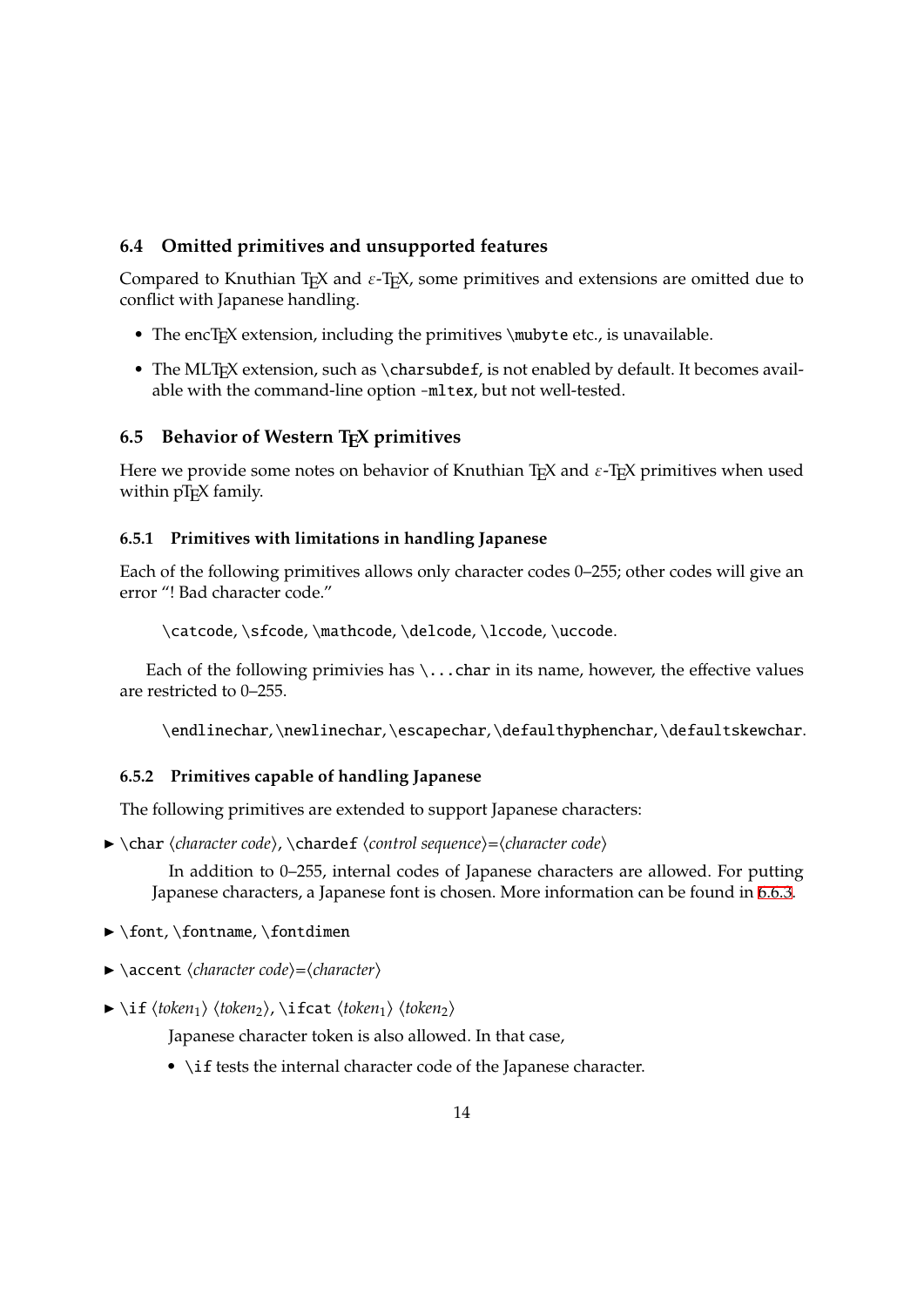- \ifcat tests the \kcatcode of the Japanese character.
- $\diamondsuit$  T<sub>E</sub>Xbook describes the behavior of \if and \ifcat as follows;

If either token is a control sequence, T<sub>E</sub>X considers it to have character code 256 and category code 16, unless the current equivalent of that control sequence has been \let equal to a non-active character token.

However, this includes a lie; in the real implementation of tex.web, a control sequence is considered to have a category code 0.

#### <span id="page-14-0"></span>**6.6 Case study**

Here we provide some code examples which may be useful for package developers.

#### <span id="page-14-1"></span>**6.6.1 Detecting pTEX**

Since the primitive \ptexversion is rather new (added in 2018), the safer solution for detecting  $pT<sub>F</sub>X$  is to test if a primitive \kanjiskip is defined.

```
\ifx\kanjiskip\undefined
\else
 % pTeX / upTeX / e-pTeX / e-upTeX
\chifi
```
#### <span id="page-14-2"></span>**6.6.2 Detecting upTEX**

upT<sub>E</sub>X/ $\varepsilon$ -upT<sub>E</sub>X are almost upward compatible with pT<sub>E</sub>X/ $\varepsilon$ -pT<sub>E</sub>X respectively, however, there are two major differences:

- 1. Improvements in the \kcatcode business, mainly for better handling of Latin-1 characters and CJK tokens.
- 2. Unicode as the default internal kanji encoding, for direct use of its huge character set.

The first difference can be detected by checking if \...cjktoken primitive is defined.

```
\ifx\enablecjktoken\undefined
\else
  % upTeX/e-upTeX
\fi
```
The second difference can be detected by checking if the character 0x2121 (fullwidth space in JIS encoding) is stored as "3000 internally.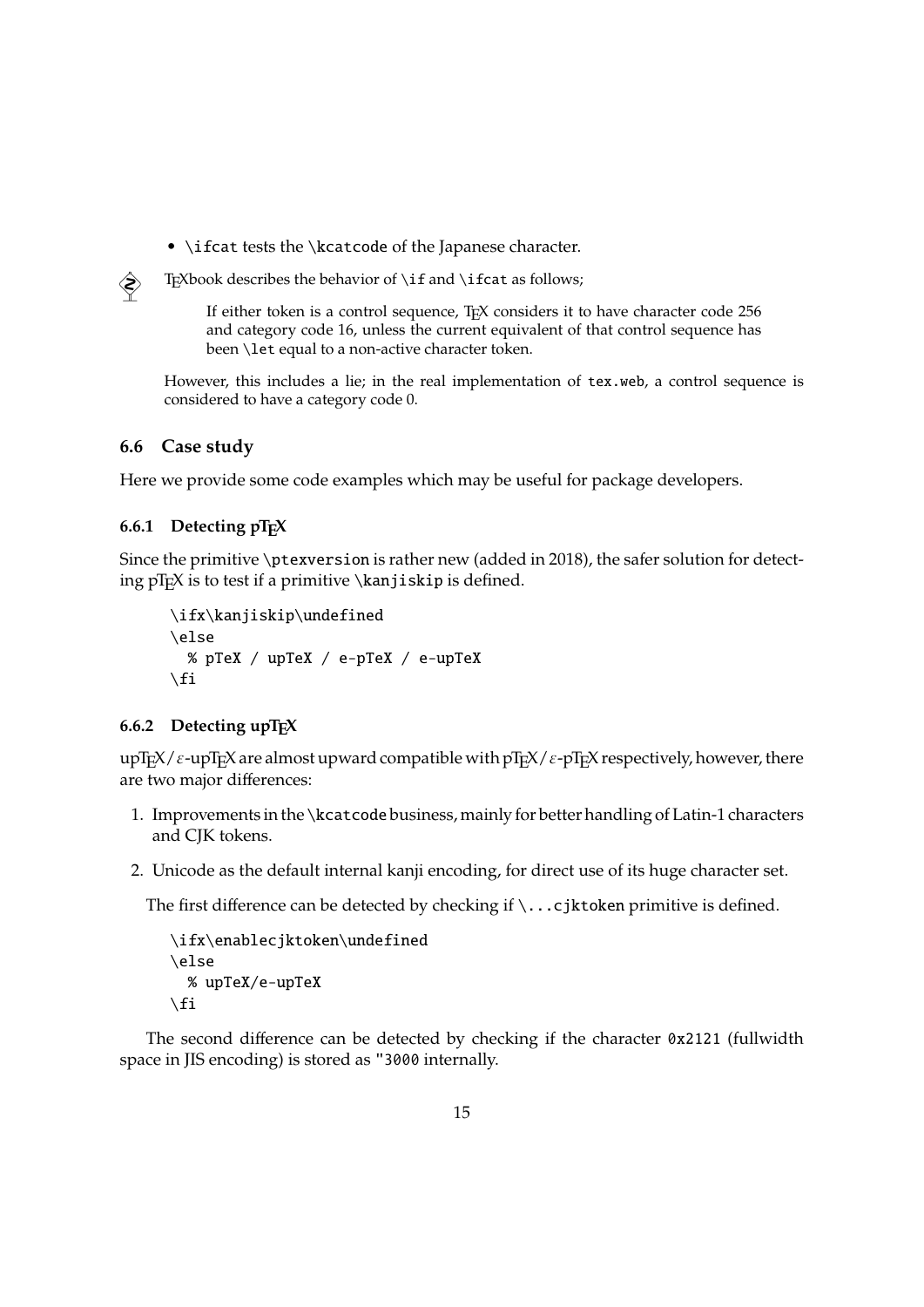```
\ifx\kanjiskip\undefined
\else
  \ifnum\jis"2121="3000
    % upTeX/e-upTeX with internal Unicode
  \else
    % pTeX/e-pTeX
    % or, upTeX/e-upTeX with internal EUC-JP or Shift-JIS
  \setminusfi
\fi
```
Please note that the format-build setting of -kanji-internal=(sjis|euc) with upT<sub>E</sub>X makes it effectively pT<sub>E</sub>X regarding the character set, which means that only JIS X 0208 character set is supported.

#### **6.6.3 Defining large integer constants**

According to [2] (Section 3.3),

A control sequence that has been defined with a \chardef command can also be used as a ⟨*number*⟩. This fact is used in allocation commands such as\newbox. Tokens [de](#page-21-0)fined with \mathchardef can also be used this way.

Here is the list of primitives which can be used for this purpose in pT<sub>E</sub>X family:

▶ \chardef ⟨*control sequence*⟩=⟨*character code*⟩

Defines a control sequence to be a synonym for \char ⟨*character code*⟩.

 $\triangleright$  \kchardef *\control sequence*}=*\character code*} (for upT<sub>E</sub>X/*ε*-upT<sub>E</sub>X)

Defines a control sequence to be a synonym for \kchar ⟨*character code*⟩.

▶ \mathchardef ⟨*control sequence*⟩=⟨*15-bit number*⟩

Defines a control sequence to be a synonym for \mathchar ⟨*15-bit number*⟩.

 $\triangleright$  \omathchardef *\control sequence*}= $\langle$ 27-bit number} (for ε-pT<sub>E</sub>X/ε-upT<sub>E</sub>X)

Defines a control sequence to be a synonym for \omathchar ⟨*27-bit number*⟩.

The first two  $\Lambda$  and  $\k$ chardef) are usable only when the integer being defined is in the range of valid character codes, which is not necessarily continuous (see 8.1). The most efficient and convenient way of defining integer constants is as follows:

- $\bullet$  0-255: \chardef
- 256-32767: \mathchardef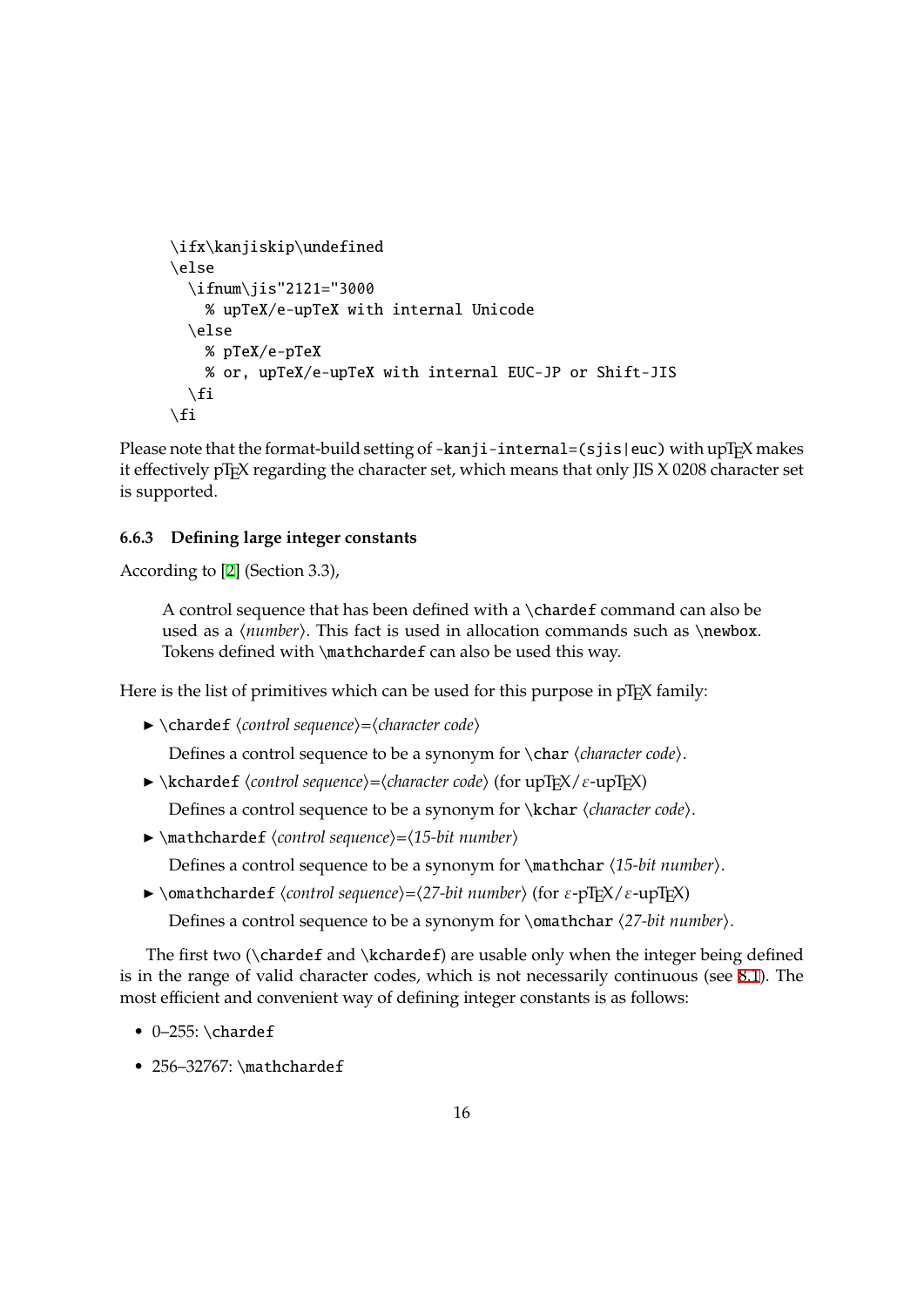- 32768–134217727: \omathchardef (only for  $\varepsilon$ -pTEX/ $\varepsilon$ -upTEX)
- (optional) 256–2147483647: \chardef (only for upT $EX/\varepsilon$ -upT $EX$ )

#### <span id="page-16-0"></span>**6.6.4 Creating a Japanese character token with a specified code**

Short version:

- With  $\varepsilon$ -pT<sub>E</sub>X 191112 or later (T<sub>E</sub>X Live 2020), you can use expandable primitives \Uchar and \Ucharcat.
- Otherwise, use the "\kansuji trick".

```
■ The "\kansuji trick"
```
This is a modified version of the "\lowercase trick" available in  $pTFX$  family.

Short note on the "\lowercase trick": to create a character token with a specified code value between 0-255 with Knuthian TEX, the "\lowercase trick" can be used; for example,

> \begingroup \lccode`\?=\mycount \lowercase{\endgroup \def\X{?}}

defines \X which expands to a character number \mycount while the \catcode of ? (12) is preserved. However, the trick cannot be applied to Japanese characters, since pTFX family does not support \lccode outside 0–255.

\kansuji is an expandable primitive like \number or \romannumeral, and it converts an integer into its corresponding kanji notation called *kansuji* (漢数字). The important point here is that the number-kanji mapping can be altered by \kansujichar.

Example 1: equivalent to  $\def\{\&\}$  (JIS code 0x2422 is " $\check{\Phi}$ "):

```
\begingroup
  \kansujichar1=\jis"2422 \xdef\X{\kansuji1}
\endgroup
```
Example 2: equivalent to  $\def\mathcal{A}$  {Japan}.

```
\begingroup
  \kansujichar5=\jis"467C\relax
  \kansujichar6=\jis"4B5C\relax
  \expandafter\gdef\csname\kansuji56\endcsname{Japan}
\endgroup
```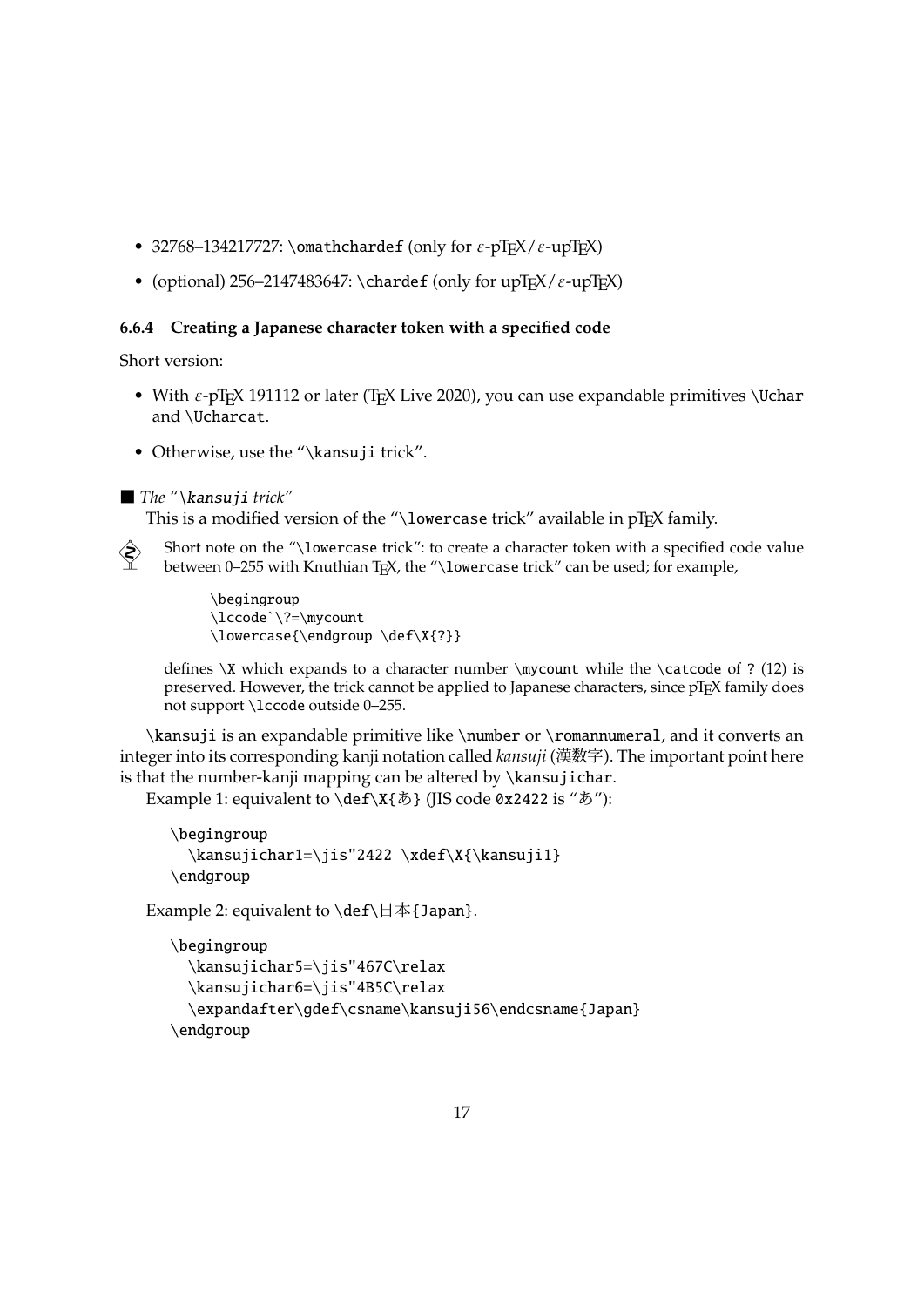<span id="page-17-0"></span>Since \kansujichar accepts only Japanese character code, the "\kansuji trick" and the "\lowercase trick" should be used complementarily.

#### ■ \Uchar*,* \Ucharcat

The "\kansuji trick" above includes an assignment of \kansujichar which is unexpandable.  $\varepsilon$ -pT<sub>E</sub>X 191112 or later (T<sub>E</sub>X Live 2020) provides expandable primitives \Uchar and \Ucharcat, which are derived from  $X_fT_FX$ . Regardless of their names, and unlike  $X_fT_FX$ or LuaTEX, these primitives do *not* necessarily take a Unicode value as an argument. These primitives in  $\epsilon$ -pT<sub>E</sub>X and  $\epsilon$ -upT<sub>E</sub>X take a valid character code (see 8.1) based on the internal kanji encoding.

▶ \Uchar ⟨*character code*⟩

Expands to a character token with specified slot ⟨*character c[ode](#page-19-0)*⟩.

- When an 8-bit number (0–255) is given, it expands to a Latin character token with category code 12, except for a space character (32) which has category code 10.
- When a Japanese character code greater than 255 is given, it expands to a Japanese character token with its current category code;  $16-18$  for  $\varepsilon$ -pT<sub>E</sub>X,  $16-19$  for  $\varepsilon$ -upT<sub>E</sub>X.
- ▶ \Ucharcat ⟨*character code*⟩ ⟨*category code*⟩

Expands to a character token with slot ⟨*character code*⟩ and ⟨*category code*⟩ specified.

- With  $\varepsilon$ -pT<sub>F</sub>X:
	- **–** Only 8-bit number (0–255) are allowed for ⟨*character code*⟩; that is, only Latin characters can be generated.
	- **–** The values allowed for ⟨*category code*⟩ are 1–4, 6–8, 10–13.
- With  $\varepsilon$ -upT<sub>F</sub>X:
	- **–** When ⟨*character code*⟩ is between 0–127, only Latin characters can be generated. Thus, the values allowed for ⟨*category code*⟩ are 1–4, 6–8, 10–13.
	- **–** When ⟨*character code*⟩ is between 128–255, both Latin and Japanese characters can be generated depending on the specified ⟨*category code*⟩; 1–4, 6–8, 10–13: Latin character, 16–19: Japanese character.
	- **–** When ⟨*character code*⟩ is greater than 255, only Japanese characters can be generated. Thus, the values allowed for ⟨*category code*⟩ are 16–19.

#### **6.7 Difference from pdfTEX in DVI mode**

As stated in Section 3,  $\varepsilon$ -pT<sub>E</sub>X/ $\varepsilon$ -upT<sub>E</sub>X are *not* upward compatible with DVI mode of pdfT<sub>E</sub>X, which is available as the  $etex$  command in T<sub>E</sub>X Live. Here we list some important differences:

First, some pdfT<sub>F</sub>X-specific primitives are absent. Examples: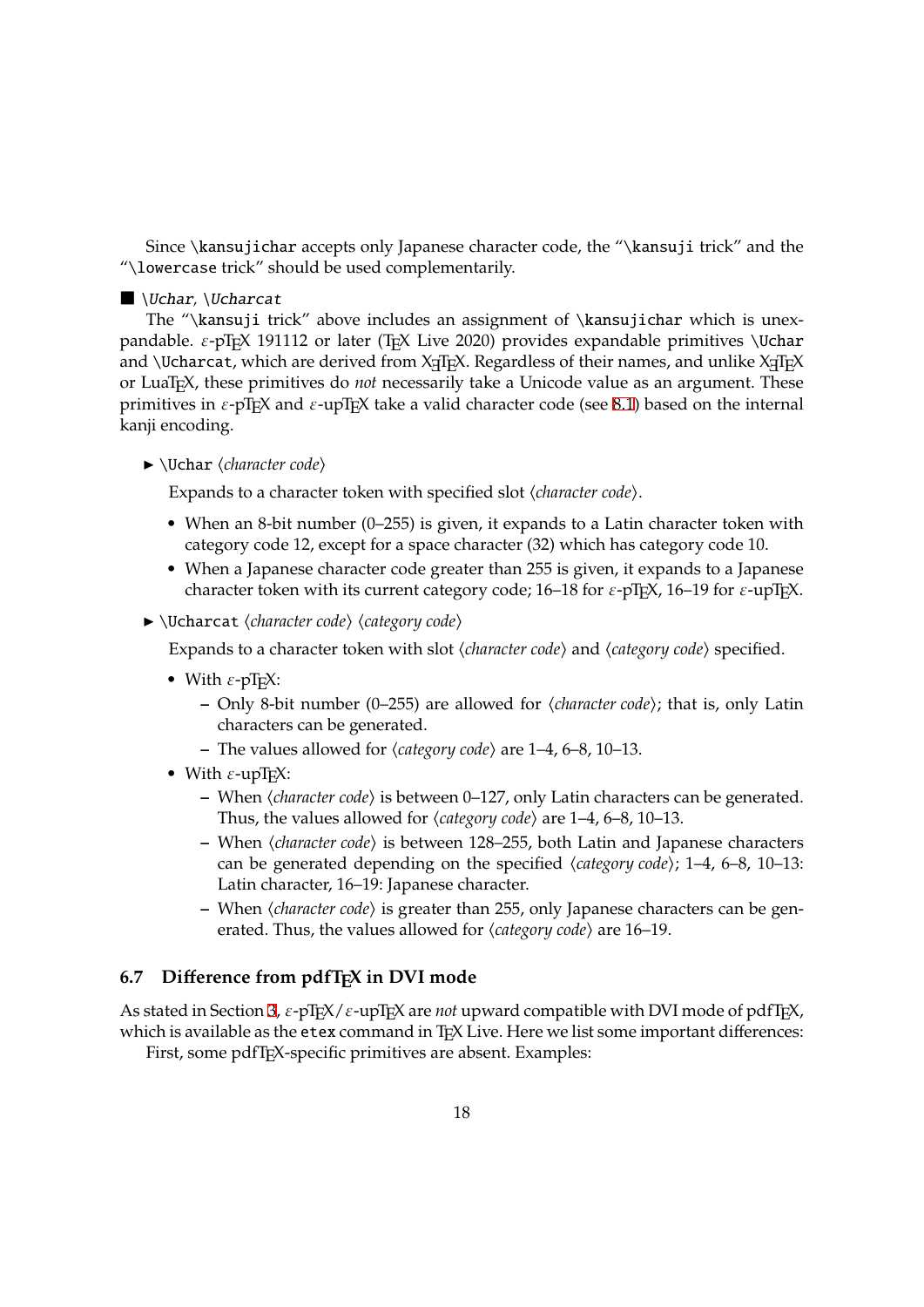- All primitives specific to PDF output:  $\pdfoutput$ ,  $pdfinfo$ ,  $pdfobj etc.<sup>7</sup>$
- All primitives related to micro-typography: \pdffontexpand, \pdfprotrudechars, etc.
- Some primitives related to handling of strings: \pdfescapestring, \pdfescapehex etc.

#### <span id="page-18-0"></span>**6.8 Recommendation for file encoding**

#### <span id="page-18-1"></span>**6.9 Input handling**

For simplicity, first we introduce of input handling of  $\varepsilon$ -upT<sub>E</sub>X.

### <span id="page-18-2"></span>**6.10 Japanese tokens**

### <span id="page-18-3"></span>**7 Basic introduction to Japanese typesetting**

This section does not aim to explain Japanese typesetting completely; here we provide a minimum requirement for "getting away" with Japanese.

#### <span id="page-18-4"></span>**7.1 Automatic insertion of glue and penalties**

Sometimes pT<sub>F</sub>X family automatically inserts glue and penalties between characters.

### <span id="page-18-5"></span>**7.2 Japanese fonts**

pTEX family can have 3 different "current" fonts at the same time; a Latin font, a Japanese font for horizontal writing (*yoko-gumi*), and a Japanese font for vertical writing (*tate-gumi*). The first one is the same as in the Knuthian T<sub>F</sub>X, which is defined in a standard TFM format. The latter two are specific to pT<sub>E</sub>X family, which are defined in a JFM (Japanese T<sub>E</sub>X font metric) format.<sup>8</sup>

While typesetting, pT<sub>E</sub>X family automatically switches between these 3 fonts, depending on the character code and the writing direction:

- For typesetting Latin characters, the current Latin font shown by \the\font is selected.
- For typesetting Japanese characters, the current Japanese font suitable for the current writing direction is selected. It is shown by \the\jfont for horizontal writing and \the\tfont for vertical writing.

 $7\varepsilon$ -pT<sub>E</sub>X/ $\varepsilon$ -upT<sub>E</sub>X has primitives \pdfpagewidth and \pdfpageheight; this is just because they were convenient for implementing \pdfsavepos, and their behavior is somewhat different from that of pdfTEX. Also note that  $\varepsilon$ -pTEX/ $\varepsilon$ -upTEX does not have \pdfhorigin and \pdfvorigin.

<sup>8</sup>A JFM is a modified version of the standard TFM. It can be created by (u)pPLtoTF, and decoded by (u)pTFtoPL. Please also refer to the man pages of these programs (ppltotf.man1.pdf and ptftopl.man1.pdf).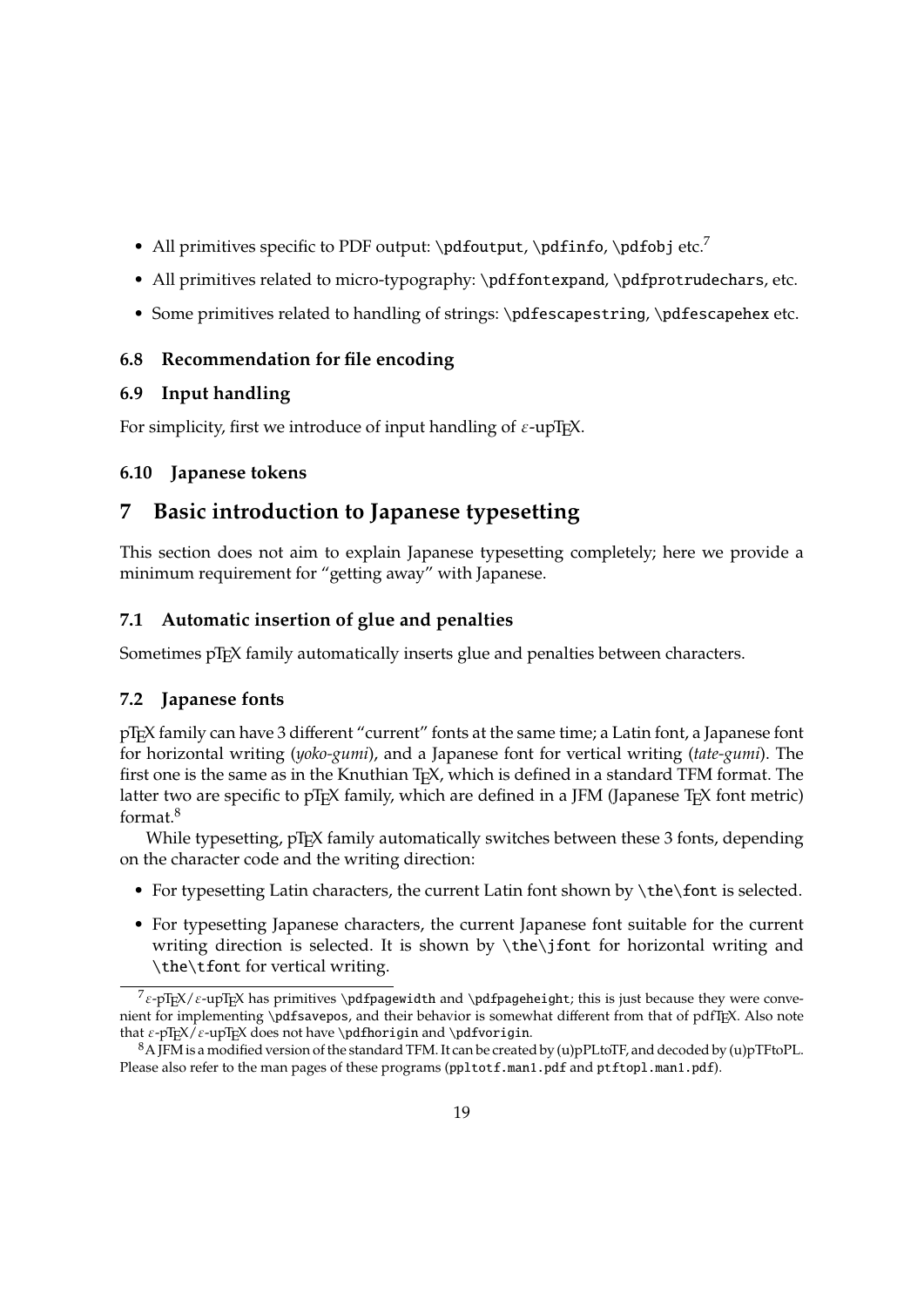In Knuthian T<sub>E</sub>X, the primitive \nullfont refers to an "empty font" in which all characters are undefined. However in pT<sub>E</sub>X family, this is regarded as a Latin font and there is no equivalent to "Japanese \nullfont" by design. To elaborate, it is possible *only* when no Japanese font is set globally, i.e. in iniT<sub>E</sub>X mode. Once a valid Japanese font is selected, there is no way of selecting "Japanese \nullfont" to discard all characters.

Moreover, pT<sub>F</sub>X and friends assume that each Japanese font (except "Japanese \nullfont" in iniTEX mode) contains all valid Japanese character code. In other words, all Japanese fonts share the same character set corresponding to the whole valid Japanese character code range.

### **8 Other strange beasts**

#### <span id="page-19-0"></span>**8.1 Internal kanji encodings**

The  $\langle$ *<i>character code* $\rangle$  is a union of the following two:

- Range of numbers between 0–255, and
- Numbers allowed for internal code of Japanese characters.

The former is the same as Knuthian T<sub>E</sub>X, but the latter is a problem. In upT<sub>E</sub>X/ $\varepsilon$ -upT<sub>E</sub>X with -kanji-internal=uptex (default on), the range is very simple:

 $c \geq 0$ 

However in pT<sub>E</sub>X/ $\varepsilon$ -pT<sub>E</sub>X, only legacy encodings (EUC-JP as euc, or Shift-JIS as sjis) are available for -kanji-internal. In this case, the range can be represented as follows:

$$
c = 256c_1 + c_2 (c_i \in C_i)
$$

where

$$
\begin{cases} C_1 = C_2 = \{ "a1, ..., "fe] \} & (\text{euc}), \\ C_1 = \{ "81, ..., "9f] \cup \{ "e0, ..., "fc\}, C_2 = \{ "40, ..., "7e\} \cup \{ "80, ..., "fc\} & (\text{sjis}). \end{cases}
$$

Therefore, the overall range of ⟨*character code*⟩ is *not* continuous.

To check whether an integer is a valid Japanese character code or not, you can use \iffontchar with ε-pTEX 190709 or later (TEX Live 2020). Suppose a count register \mycount stores an integer, you can do it as follows:

\iffontchar\jfont\mycount % \mycount is a valid Japanese character code  $\chi$ fi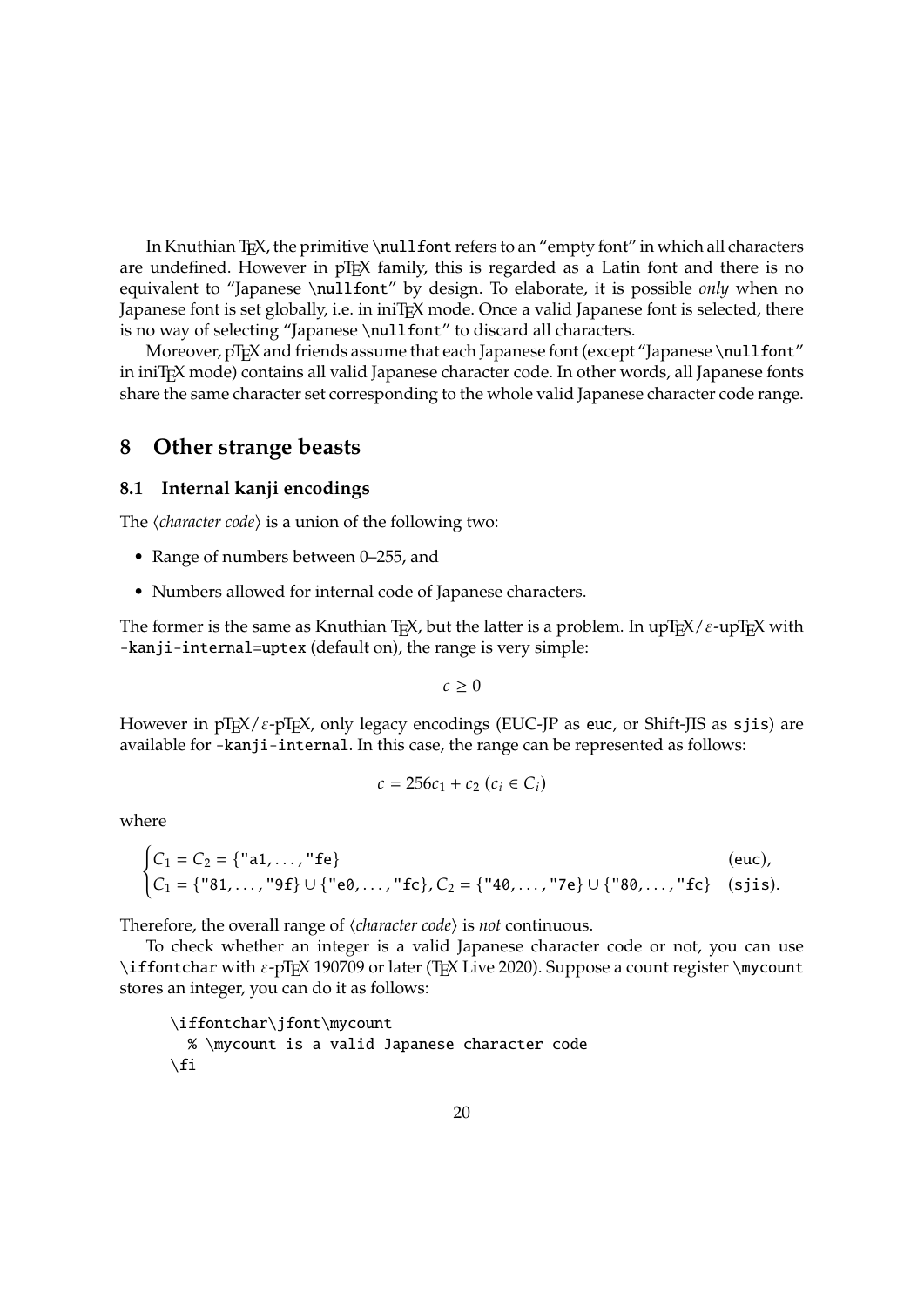Here the primitive \jfont is used merely as a representative non-empty<sup>9</sup> Japanese font containing all valid Japanese character code (see 7.2).

Note that pT<sub>E</sub>X (not including upT<sub>E</sub>X with internal Unicode) does not support typesetting characters outside JIS X 0208, which is a subset of accepted range of ⟨*character code*⟩ described above. To check if an integer is in the range of JIS [X 02](#page-18-5)08, you can use \toucs with  $pTpX p3.10.0$ or later (TEX Live 2022):

\ifnum\toucs\mycount>0 % \mycount is in the range of JIS X 0208  $\setminus$ fi

The primitive \toucs converts an integer value from an internal *kanji* code to a Unicode. This conversion is based on JIS-Unicode mapping table,<sup>10</sup> and returns −1 if no mapping is available for the input integer.

<sup>&</sup>lt;sup>9</sup>This assumption is always safe after one of the standard pTEX formats (e.g. plain pTEX, pLATEX) is loaded. <sup>10</sup>Defined in jisx0208.h of ptexenc library.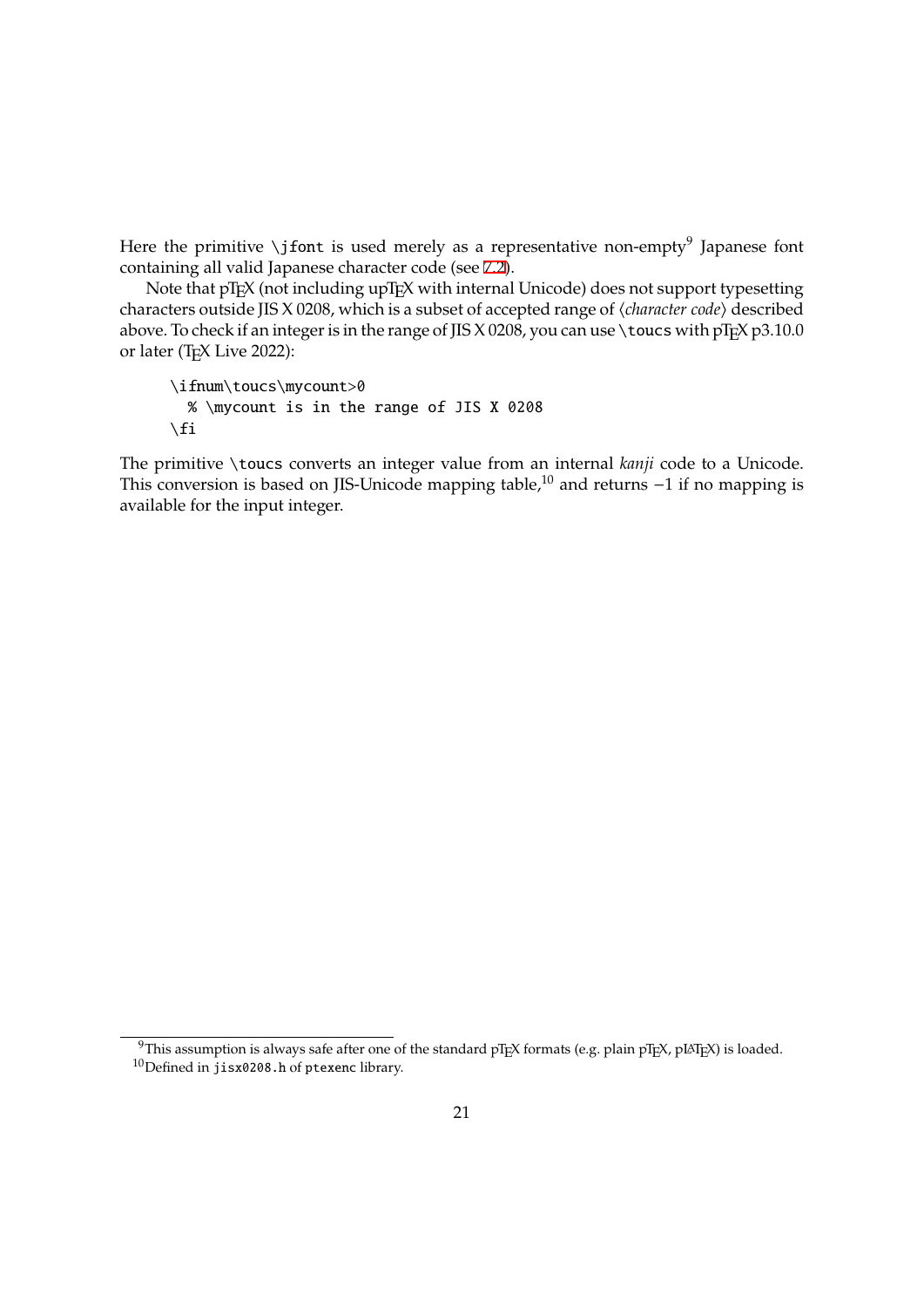## **References**

- [1] TUG DVI Standards Working Group, *The DVI Driver Standard, Level 0*. https://ctan.org/pkg/dvistd
- <span id="page-21-0"></span>[2] Victor Eijkhout, *TEX by Topic, A TEXnician's Reference*, Addison-Wesley, 1992. https://www.eijkhout.net/texbytopic/texbytopic.html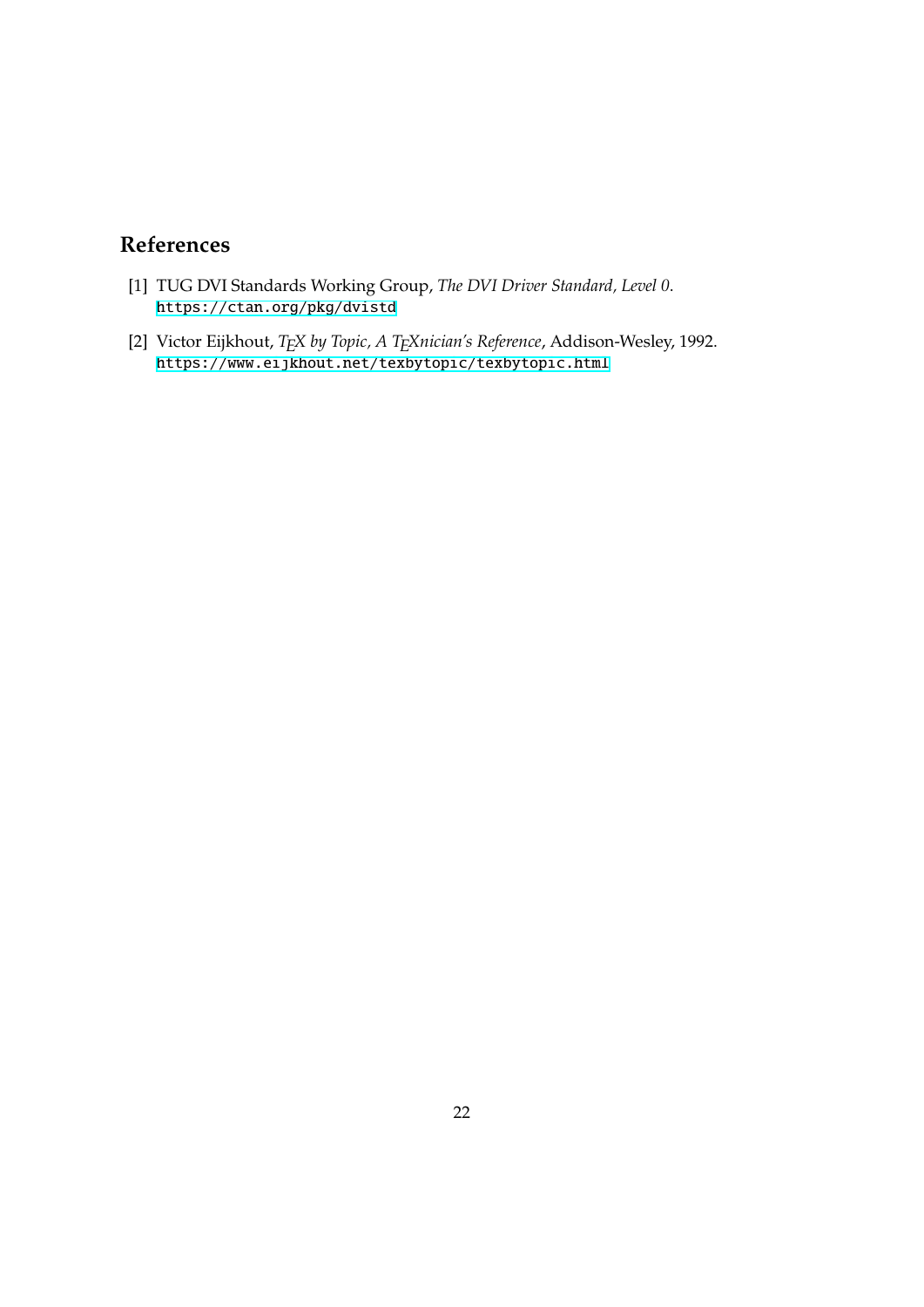### **Index**

| Symbols                                                                                                     | \inhibitxspcode 10            |
|-------------------------------------------------------------------------------------------------------------|-------------------------------|
| \accent                                                                                                     |                               |
|                                                                                                             |                               |
| $\autox spacing \ldots \ldots \ldots \ldots \ldots \ldots \ldots \ldots \ldots \ldots \ldots \ldots \ldots$ |                               |
| char                                                                                                        |                               |
| $\lambda$ chardef  14, 16                                                                                   |                               |
| \currentcjktoken 13                                                                                         |                               |
| \currentspacingmode 12                                                                                      |                               |
| \currentxspacingmode  12                                                                                    |                               |
| \disablecjktoken 11                                                                                         | $\kchar \ldots \ldots \ldots$ |
| $\distinhibitglue     10$                                                                                   | \kchardef  11, 16             |
| $\ldots \ldots \ldots$                                                                                      |                               |
| \enablecjktoken 11                                                                                          | \lastnodechar 12              |
| \epTeXinputencoding  12                                                                                     | \lastnodefont  12             |
| \epTeXversion 12                                                                                            | \lastnodesubtype  12          |
|                                                                                                             |                               |
| \expanded 12                                                                                                | \noautospacing 10             |
|                                                                                                             | \noautoxspacing 10            |
| $\forall$ fontdimen 14                                                                                      |                               |
| $\forall$ fontname 14                                                                                       | \odelimiter 12                |
| \forcecjktoken 11                                                                                           | \omathaccent  12              |
|                                                                                                             | \omathchar 12                 |
|                                                                                                             | $\mathrm{h}$ chardef  12,16   |
| $\iint cat$ 14                                                                                              | \omathcode 12                 |
|                                                                                                             | \oradical 12                  |
|                                                                                                             | \pagefistretch 12             |
| $\iintincsname$ 12                                                                                          | \partokencontext 13           |
|                                                                                                             | \partokenname 13              |
| $\iint \text{mbox} \dots \dots \dots \dots \dots \dots \dots 10$                                            | \pdfcreationdate 12           |
|                                                                                                             | \pdfelapsedtime 12            |
| \ifpdfprimitive 12                                                                                          | \pdffiledump 12               |
| $\i{ftbox  \dots  \dots  10$                                                                                | \pdffilemoddate 12            |
| $\iint \ldots \ldots \ldots \ldots \ldots 10$                                                               | \pdffilesize 12               |
| $\ifftfont  \dots  \dots  \dots 10$                                                                         | \pdflastxpos 12               |
|                                                                                                             | \pdflastypos 12               |
|                                                                                                             | \pdfmdfivesum 12              |
|                                                                                                             | \pdfnormaldeviate  12         |

|    | vΓ            |
|----|---------------|
| 0  | $\setminus$ r |
| LO | $\setminus$ r |
|    |               |
|    |               |